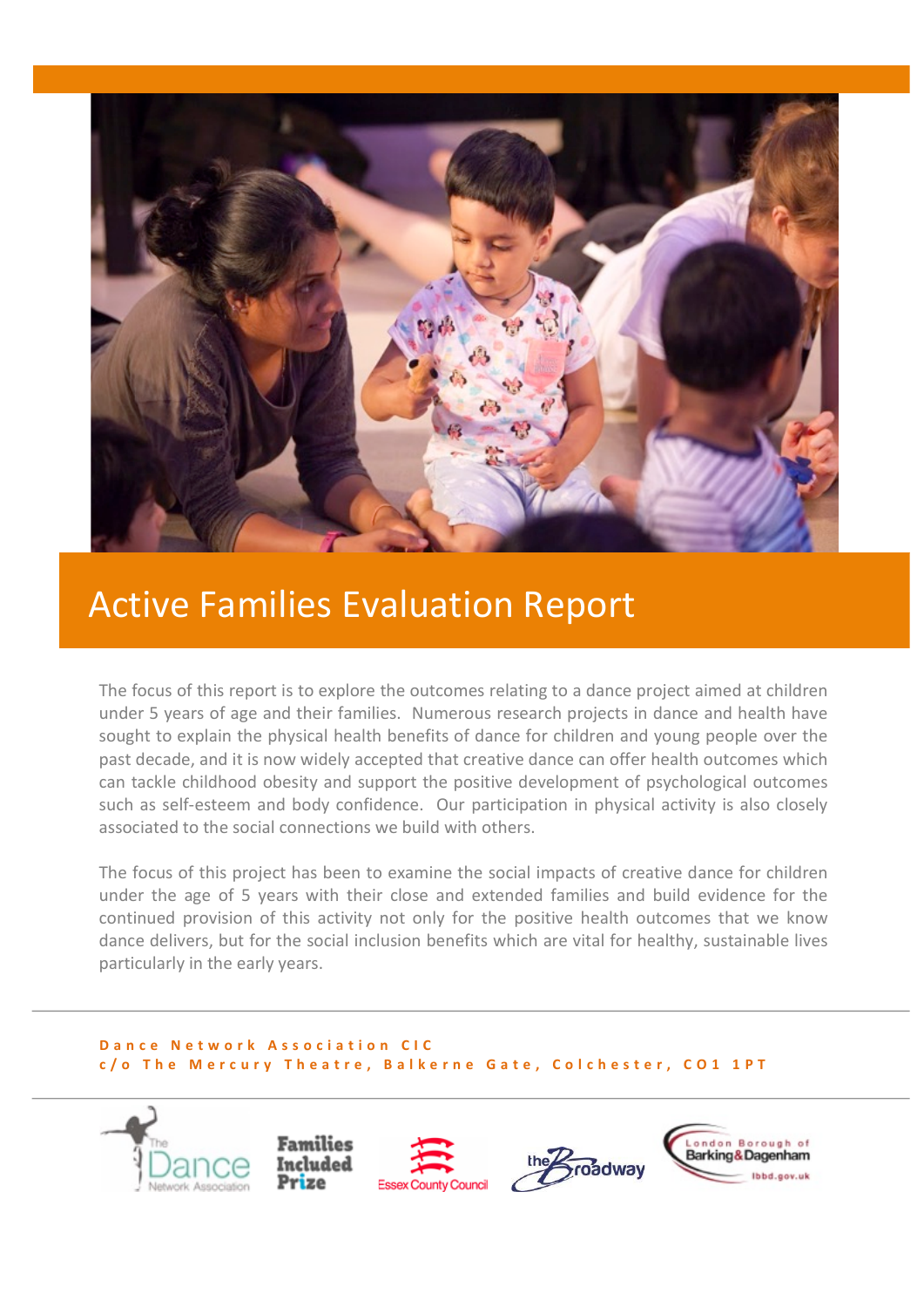# **Acknowledgements**

The *Active Families* project came about when Dance Network Association received funding from the Essex Challenge Prizes (Essex County Council supported by NESTA for the Families Included Prize 2016) for a family dance programme called The Interactive Family Dance Programme. The project proposal was shared with colleagues at the Borough of Barking and Dagenham who wanted to explore this project further in their locality, with the aim of bringing together communities and members of diverse cultures for a shared endeavour. The Barking and Dagenham project *Active Families* forms the basis of this report. The programme was funded by the London Borough of Barking and Dagenham (Public Health) with a further Families Included Prize won by Dance Network Association to support project delivery. This report forms the second part of an evaluation incorporating two other 10-week projects which are also taking place in Harlow and Colchester during 2017. This funding has allowed us to explore the impact of the project in reaching our aims more thoroughly.

Active Families has been delivered by Louise Klarnett with support from Emily Jenkins, on behalf of Dance Network Association. Louise Klarnett is a dance artist specialising, though not exclusively, in working with the early years children. She has developed an extensive dance and movement practice working with young babies to ninety-plus year olds in diverse communities, leading regular and one-off sessions, projects and workshops in children's centres, nurseries, schools, colleges, day centres, sheltered housing, hospices and hospitals. Louise leads the Active Start programme in schools in the London Borough of Barking and Dagenham.

Project Management: Gemma Wright, Artistic Director For further information about this project please contact Gemma at gemma@dancenetworkassociation.org.uk

Delivery Artist: Louise Klarnett Support Artist: Emily Jenkins Early Years' Dance and Movement Expert and Class Observer: Jasmine Pasch

Images by Rachel Cherry.

Venue: The Broadway, Barking and Dagenham. Huge thanks to the staff there for offering space for the completion of this project.

Evaluation Lead: Elsa Urmston

Data collection and Analysis: Elsa Urmston. Thanks to Louise, Emily and Jasmine sharing their reflections so honestly throughout this project. For further information about the evaluation of this project, please contact Elsa at elsa.urmston@gmail.com

Participant names have been changed in this report in order to protect anonymity.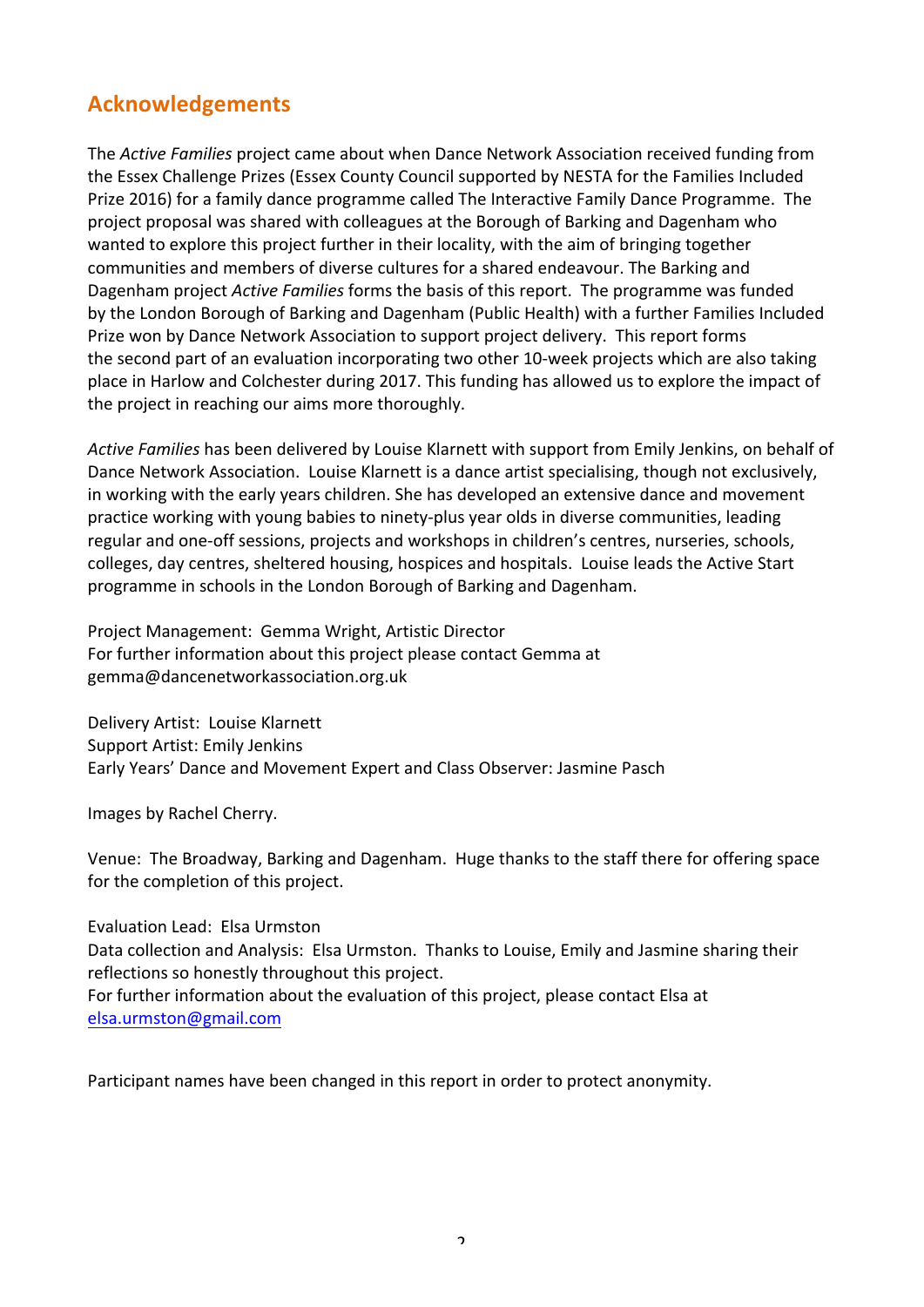# **The Context of Social Isolation and Loneliness and How Dance Can Help**

Social isolation is defined as the 'inadequate quality and quantity of social relations with other people at the different levels where human interaction takes place' (Public Health England, 2015, p. 8). It is a determinant of health that the Government is seeking to address between 2016 and 2019 within the Public Health Outcomes Framework (Domain 1.18; DH, 2016). Evidence suggests that social isolation is present throughout the lifecourse and affects not just daily relationships with close family, but can cascade to our interactions with our wider communities and larger social environment (The Marmot Review, 2010). The literature also connects social isolation with loneliness (Griffiths, 2016) – a distressing, subjective emotional state, which can occur regardless of the social structures a person experiences.

The opportunity to relate and socialize with others is important throughout our lives. Healthy relationships with others improve physiological health and psychological wellbeing (Yang et al, 2016), positively affect healthful behaviours such as healthy eating and physical activity (Bailey, 2005) and reduce the risk of morbidity (Holt-Lunstad, Smith and Layton, 2010) and mortality (The Marmot Review, 2010). Much recent research has focused on our aging population in the UK and the increasing social isolation and loneliness they experience. In turn, this places our services under increasing pressure to treat the effects of isolation. The Marmot Review reports that those who are socially isolated and feel lonely are 1.8 times more likely to visit their GP, 1.6 times more likely to visit A+E and 3.5 times more likely to enter local authority funded residential care (2010).

Yet social isolation and feelings of loneliness are also prevalent in young families, especially where expectant and new mothers lack a socially supportive environment (Barlow and Coe, 2012). Without meaningful social interactions beyond the immediate family group, mothers are more likely to experience poor mental health. Research examples suggest that chronic maternal depression can impact early childhood development and has the potential to affect the child's mental health as they mature (Apter et al, 2013). Individual factors such as age, gender, income and ethnicity all have a part to play in one's sense of social inclusion; these are augmented, or compounded by community factors (access to and availability of services) and societal factors (economic and political climate) too. Social isolation is exacerbated by lower economic status and poor education opportunities (Fokkema, De Jong Gierveld, and Dykstra, 2012), thus geographical location, access, economic status and education are part of a wider picture around social isolation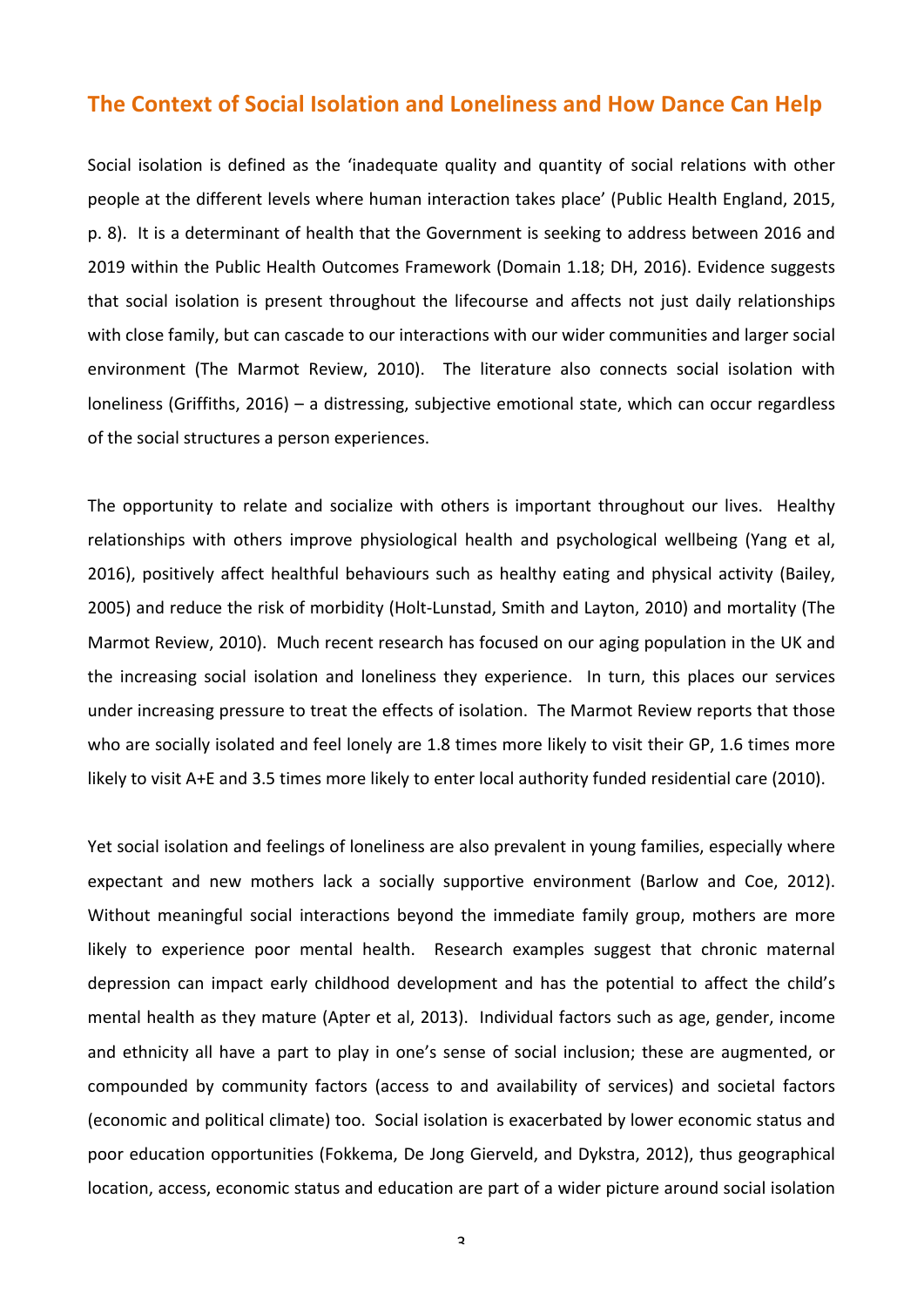as well. This provision is therefore particularly vital amongst communities where inequalities exist  $-$  targeting early years work towards communities located in areas of economic, health and access deprivation is pertinent. The aim of this project has been to tackle social isolation through prevention, rather than treatment, by offering a service that allows children and their families to connect to one another.

Lack of social connection has been shown to slow down children's physical and cognitive development (NICHD Early Child Care Research Network, 2016) and thus, much clinical and cultural practice in the UK now points to the importance of opportunities for families to socially connect between themselves and with others. Two important strands of this work are emphasized in the early years development literature; that of play, and touch. 'Play is essential to development [and] is recognized as a right of every child' (Ginsburg, 2007, p. 182). At different stages of development, play enables the child to understand and relate to the world and to others, moving through developmental stages of dissociated play alongside other children and adults, to pretend play, collaborating with others to create imaginary worlds. Through our playful encounters we socially interact with others at different levels, with people we know well and those who are new to us. Vygotsky coined the notion of social learning, beginning with social contacts and exchanges between people as the basis for learning and ongoing interactions; the child starts to learn cooperatively and will eventually practise these skills alone as they develop (1962). Sherbourne (2001) explains the importance of building different relationships through developmental play with children and young people, termed 'relationship play' (p. 5). Importantly, through such playful encounters with adults and other children, body awareness is developed and physical and emotional security can be nurtured. In turn the child gains confidence from the way they are supported; 'the child finds it safe to commit and trust' (p. 3). The process of relationship play enables a range of modes of communication including verbally, through eye contact and developing physical literacy  $-$  all are important factors in successful transition into school life at Reception age. In the case of the Active Families Project, we sought to draw on Sherbourne's principles of relationship play, mostly between primary carer and child, but also where appropriate between children and in relation to other adults, as well as adults interacting too. Thus, opportunities to interact and meet new people early in life can contribute to normal physical and cognitive learning through a social learning model.

 $\Lambda$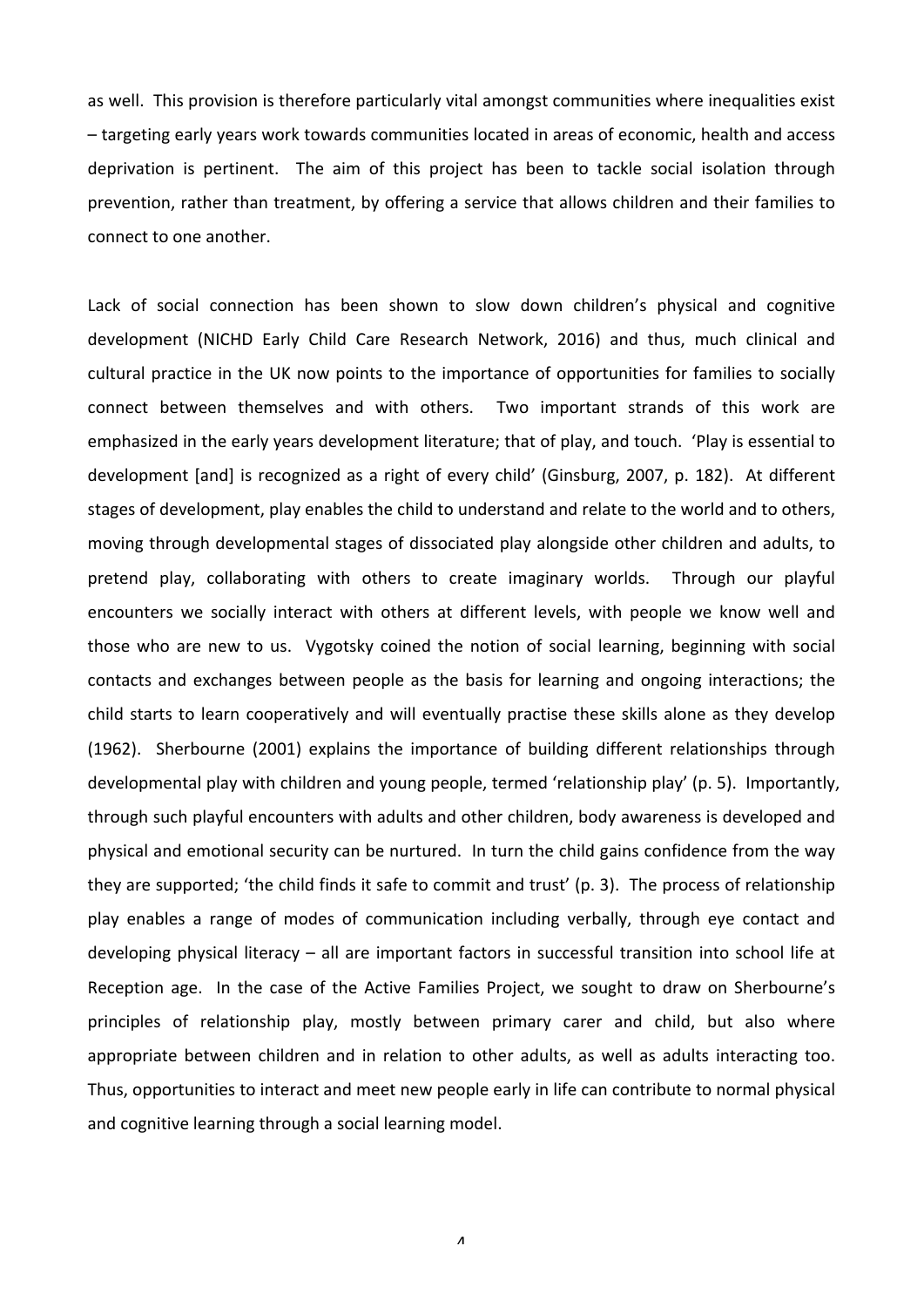'Fostering the ability to interact positively with other people, to share, co-operate and work together, is perhaps one of [our] most important tasks' (Van Papendorp and Friedman, 1997, p. 107). Dance is well placed to support the development of healthy and positive relationships amongst children and young people, and indeed their families. It can foster a sense of a learning community, drawn together by a common enjoyment of dance and movement, but in which the social relationships formed through dancing together are also a key factor. In this regard, dance is often seen as a means to strengthen identity and therefore enable social cohesion across the life course. Dance opportunities for early years children and their families supports social development through its non-verbal nature which 'paves the way for experiences in socialisation that are not limited by language' (Van Papendorp and Friedman, p. 107), or indeed where language has not yet developed. Common community dance practice encourages children to engage in movement games and playful exchanges with their peers, families and other adults, as well as learning movement phrases which develop their physical literacy and motor skill development (Greenland, 2000). 

A particular skill developed through dance of controlled physical contact with others is the use of touch, where body parts connect and share weight. This requires 'trust, sensitivity and physical respect' (Paine and NDTA, 2014, p. 33) and a growing awareness of oneself in relation to others. Thus, touch is an equally important process of a child's development and sense of belonging as it regulates perceptions and emotions (Kisilevsky et al, 1991). The experiences of early interpersonal touch are also associated with positive self-esteem, life satisfaction and social competence later in life (Jones and Brown, 1996). In the early years, Lamont (in Pasch, 2017) suggests that children should spend 50% of their time in the arms of their parents and 50% of their time on their tummies exploring the world with adults' careful attention and support. Not only does parentchild interpersonal touch have long-lasting impacts on children's physical and psychological development, but developmental patterns are enabled and children's 'bodyfulness' is realized (Pasch, 2017, p. 6).\* Importantly, the social bonds that children make are reinforced by physical understanding, thus, potentially contributing to the reduction of social isolation for them and, by default, their supporting adults.

 

There are numerous academic texts which outline the universal developmental milestones of babies and children which support normal progression through childhood. It is not the scope of this report to outline them here, although play and touch are considered as key features in dance practice with early years' participants and their families.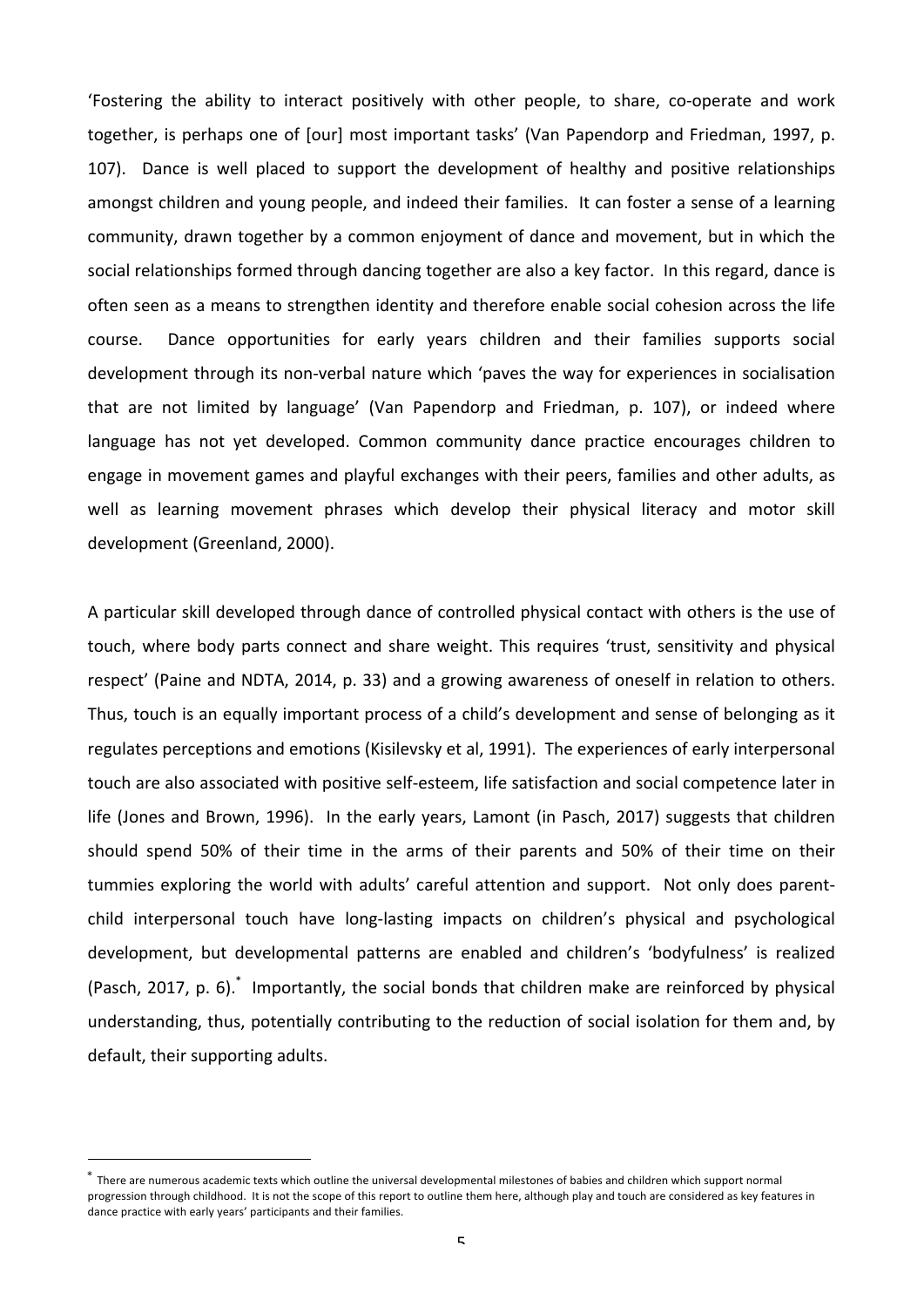

Movement play and touch

# **Aims of Dance Network Association Early Years Provision**

With this theoretical background, the aims of the organisation's early years provision are:

- To advise, support and educate young children aged 0-5 years of age and their families about dance and the role it can play in tackling childhood obesity, loneliness and social isolation
- To create an environment for families to come together and make friends
- To contribute to the creation of happier lives through physical activity which will help to improve health
- To aid the development of children's motor skills and cognition ready for school
- To increase confidence and reduce social isolation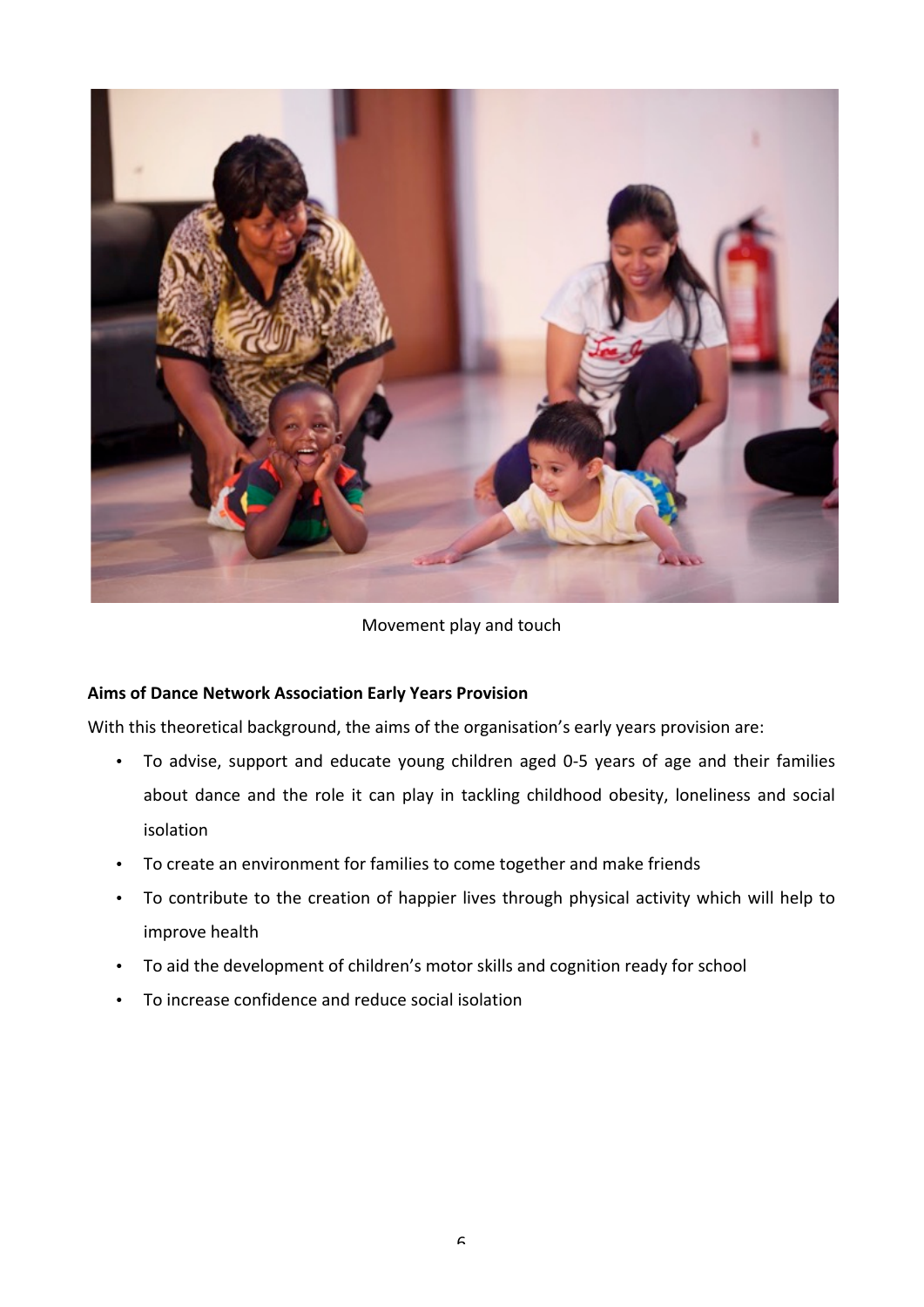# **Active Families in the London Borough of Barking and Dagenham**

The Active Families project in Barking and Dagenham drew on the overall aims of the early years programmes run by Dance Network Association across Essex, but also Louise had these specific aims as a focus:

- To introduce dance and movement skills
- To develop self esteem and confidence in the child, parents and carers
- To explore teamwork and cooperation
- To support healthy living through dance
- To increase knowledge, skills and independence
- To have fun!

Class objectives included:

- To use a variety of rhymes, props and language to enable children and parents/ carers to interact with one another and the rest of the group through movement and dance
- To become playfully involved and engaged in regular classes
- To engage socially and enjoy relating to each other, other adults and other children
- To enable children to begin to communicate and express their own needs and ideas either verbally or physically
- To enjoy rhymes, moving to music, making sounds and music, games and story making
- To listen, pay attention and respond to instructions
- To gain confidence in their physical abilities and have fun trying out new skills
- To respond imaginatively by imitating, pretending and exploring

### **Descriptive Data of Participants**

### *Attendance*

The Active Families project ran for 10 weeks between April and July 2017, located in the foyer studio space at The Broadway in the London Borough of Barking and Dagenham. A total of 125 attendances were recorded, reaching 31 different family groups. Many children and their parents/ carers returned each week with a core group of approximately 15 children and families attending each week. By the final week of delivery, it was clear that a core group of participants had emerged, keenly asking when the next term of sessions would re-commence. In part, attendance at the session was governed by existing friendship groups coming to the sessions together; one group of three parents and carers reported that this was a great time for 'our children to get together, play and for us to have time together too.' Thus, these sessions served not only to introduce family groups to others in their locality, but also to consolidate existing relationships and provide time for them to flourish. In week eight, 16 family groups attended the session; whilst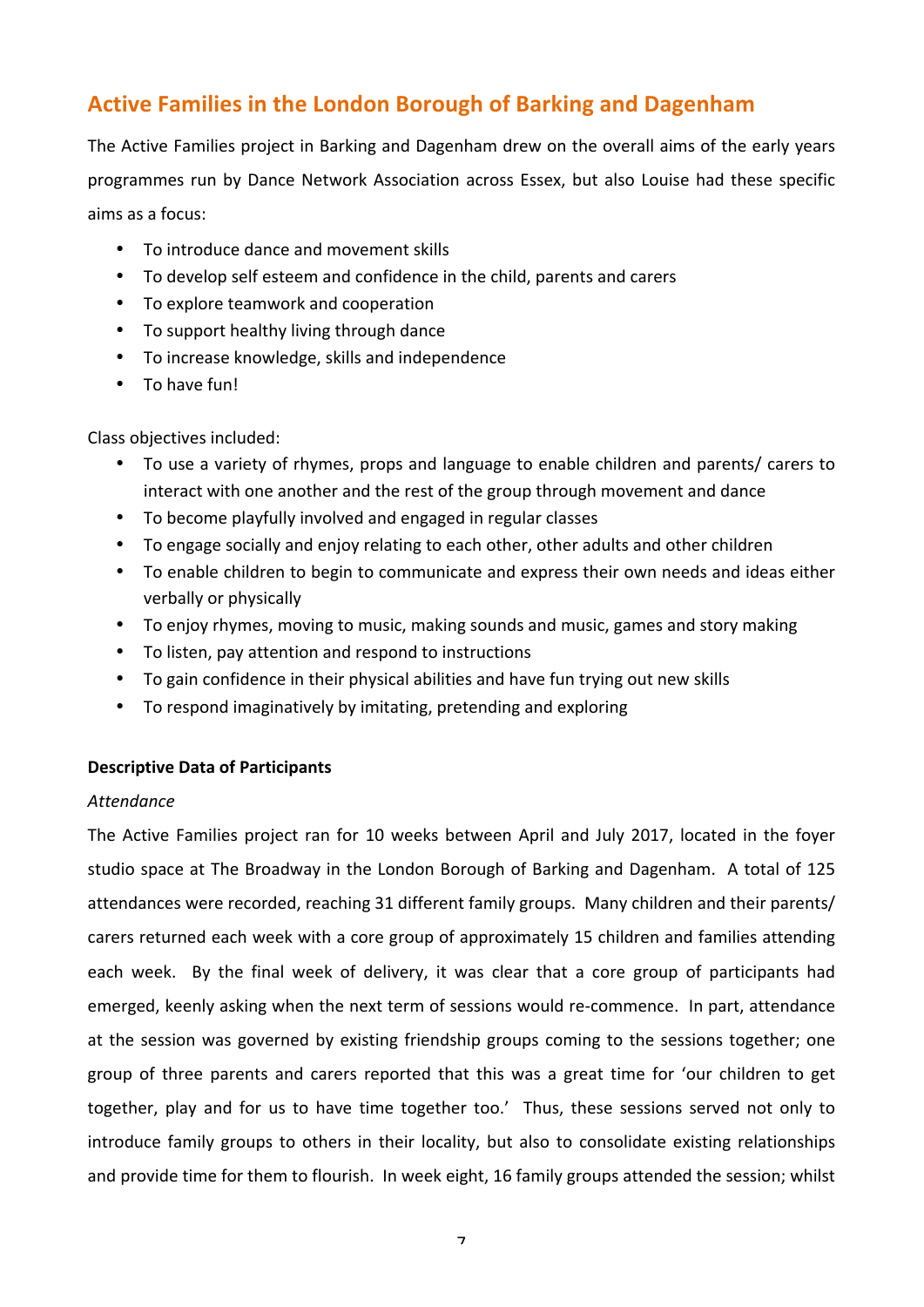a great attendance figure to achieve, this was difficult for the artists to manage and it became clear that attendance should be capped at 15 families at each session for the size and nature of the space available. As a result the artists advised families to arrive early to ensure their space. Attendance throughout the term grew, primarily because parents would tell others about the sessions, so it would appear that word of mouth in marketing these workshops is a very useful tool, with parents advocating for the work amongst their peers. For future projects, it may be wise to introduce an advance sign-up list for parents for the term or half term, or even week to week to ensure families do not need to be turned away at the door.

#### *Descriptive Statistics*

| <b>Description</b>                       | Data                                                       |
|------------------------------------------|------------------------------------------------------------|
| <b>Total Children Reached</b>            | 31 children (29 family groups; 2 families with 2 siblings) |
| Age Range                                | 9 months to 4 years 6 months                               |
|                                          | Mean age: 28.32 months (2 years, 3 months);                |
|                                          | SD 8.46 (approx. 8 months)                                 |
| Gender: Children                         | 14 female; 17 male                                         |
| <b>Gender: Parents and Caregivers</b>    | 31 female                                                  |
|                                          | All caregivers were female and included both parents and   |
|                                          | grandparents                                               |
| Disability: Children                     | 0                                                          |
| Disability: Parents and Caregivers       | 1 mother declared pregnancy                                |
| Ethnicity: Children                      | White British: 2                                           |
|                                          | White Other: 6                                             |
|                                          | Black/ African/ Caribbean/ Black British: 3                |
|                                          | Asian/Asian British: 19                                    |
|                                          | Mixed/ Multiple: 1                                         |
| <b>Ethnicity: Parents and Caregivers</b> | White British: 2                                           |
|                                          | White Other: 6                                             |
|                                          | Black/ African/ Caribbean/ Black British: 5                |
|                                          | Asian/ Asian British: 18                                   |

A wide range of families were reached through this project.

# *Other Family-based Exercise Patterns*

Families were asked what other physical activity they engaged in with their children. Twentyseven children participated in no other physical activity apart from the dance sessions as part of the Active Families project. Four children did other activities such as swimming, playgroup and football for toddlers. In informal discussions with families about their engagement with activities outside those provided by this project, parents explained the importance of this activity in particular. For many they had not been to the Broadway before, although its close vicinity to the Library made it an easy transition to come to the theatre. A number of parents reported the Library as a hub of activity and information and it is here that they found flyers for the Active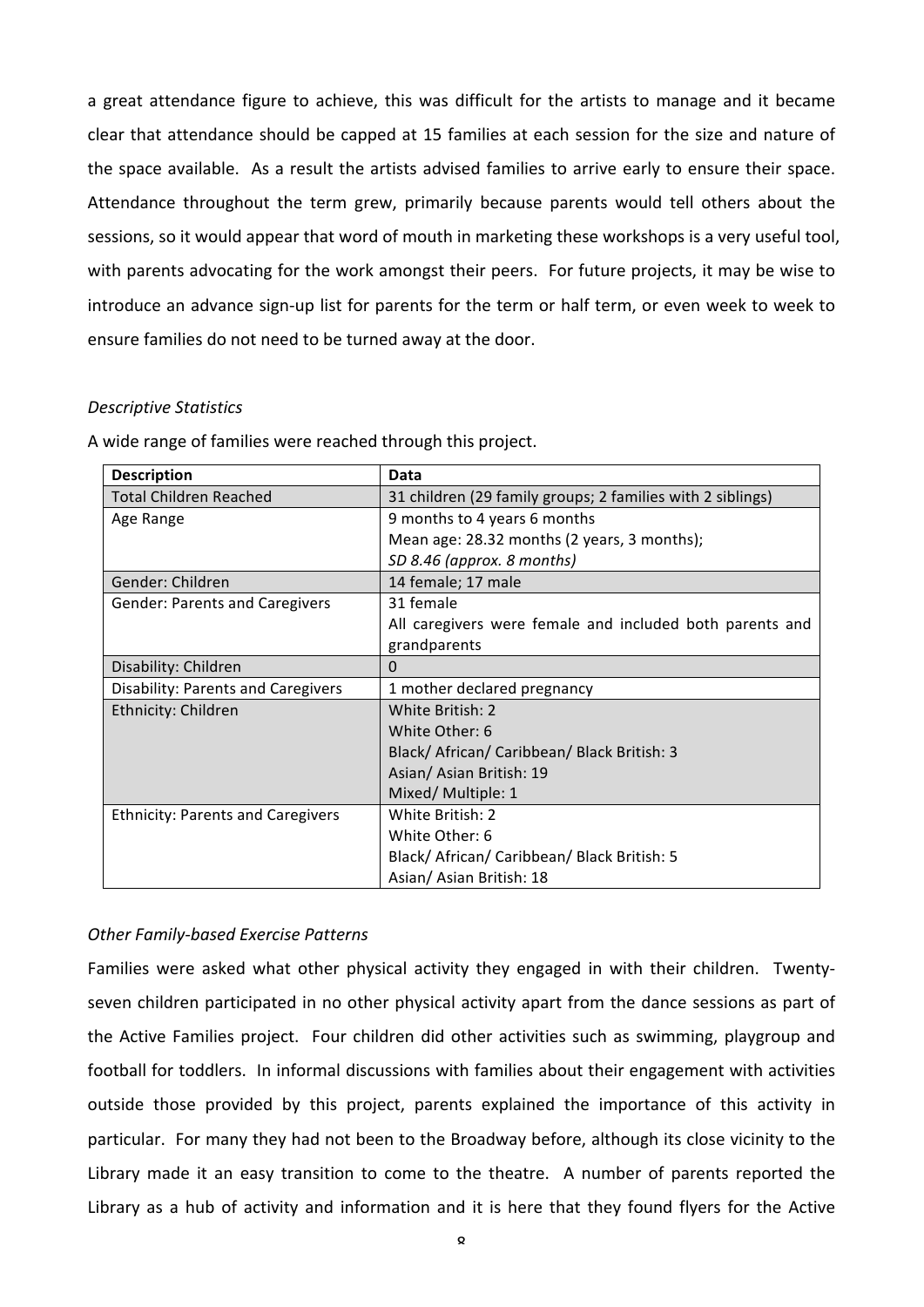Families programme. For them, services that are drop-in and conveniently located near other services are more likely to be used. For others, physical activity is not a regular part of their lifestyle; it could be suggested that over 85% of families attending the sessions are keen to engage in activities which have a physical nature to them but that also allow them to spend quality time with their child, despite not normally participating in physical activity. One mother reported that often she would have to leave the borough to access artistic activities such as galleries and museums, and that the cost of the activity and travel could be problematic. She works really hard to ensure that her child accesses lots of different services and activities across the capital but suggested there could be more incentive for families, especially those with limited income to help them provide balanced activities for their child. Access, awareness and availability are critical in ensuring that family groups can reach these opportunities, given the wealth of evidence which suggests that physical activity, artistic engagement and connectedness are all constructs which contribute to wellbeing.

The theoretical constructs which dominate the literature with regard to enabling social inclusion and reducing perceptions of isolation and loneliness are informed by understanding participants' access to services, both in terms of financial and location implications, but also in terms of what they know about the service they are accessing and how it might add to their skills, knowledge and understanding. These principles guide the evaluation of the project in terms of its set up, as well as content and modes of delivery.

#### **Access**

The Active Families project was located at The Broadway, a touring theatre venue in the centre of Barking. The theatre provided space for the sessions in kind and the theatre's location is central to local shopping, parking and other amenities such as the local library. It was considered ideal in reaching families already in the town centre and provided a space for dance, movement and play to occur. It is important to acknowledge that new families were visiting the venue where they had not before, widening the reach of potential new audiences for the theatre too. Whilst the space itself was adequate for the classes, and well located for the public entering the building, the space was in effect the theatre foyer, closed off by black curtains. It was regularly entered by employees and performers at the venue during the sessions, meaning that there were occasional distractions; the artists made every attempt to minimise these interruptions although of course there was often no way around this issue. For some children, the lure of the curtains and outside space,

 $\alpha$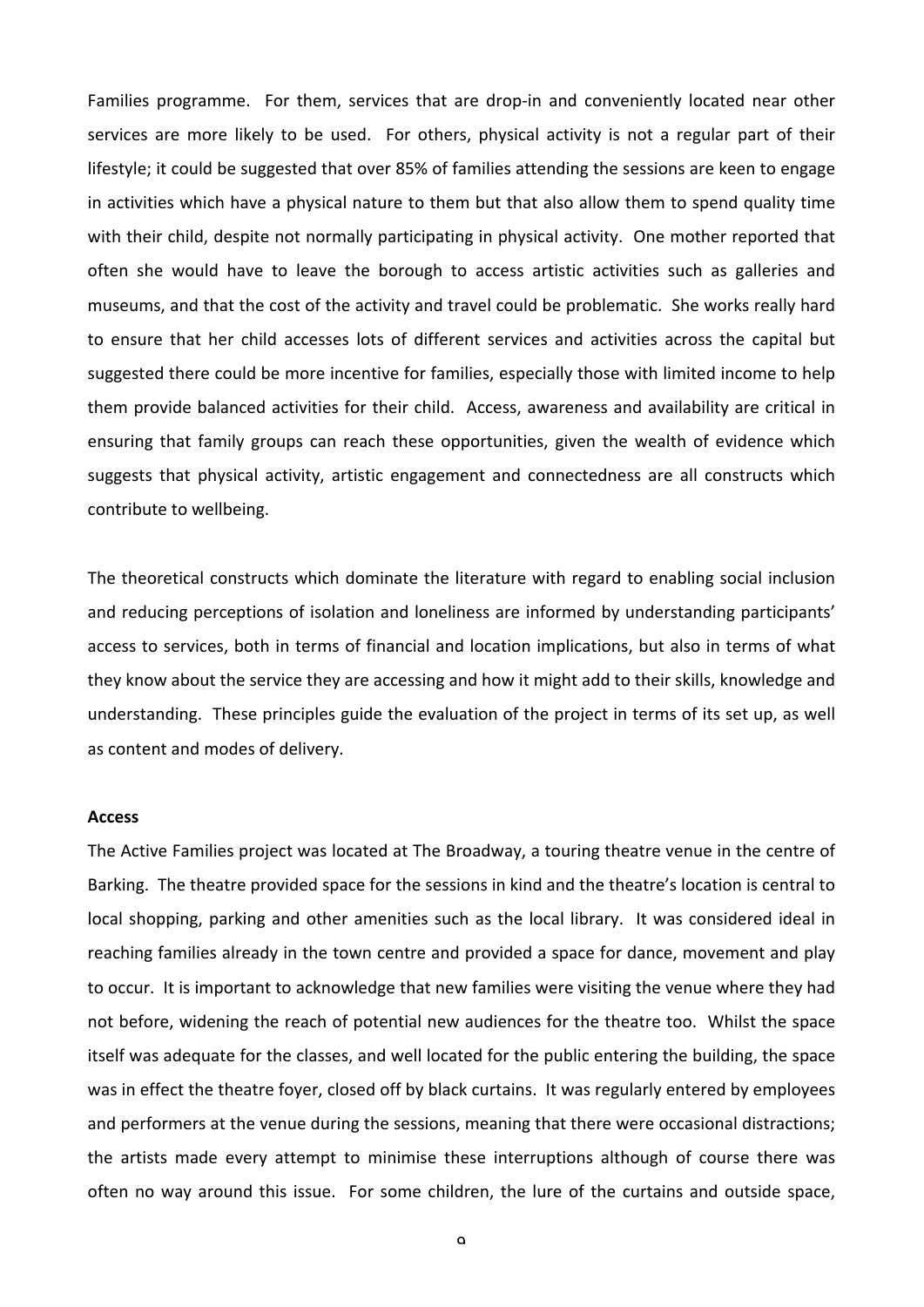meant that their attention was drawn away from the activity offered by Louise. This was an added layer of classroom management which Louise and Emily worked with well, nevertheless sometimes this made for distractions amongst some of the class members. The acoustics of the space were problematic. Of course the nature of this group is one of noise, and with children and parents speaking at the same time as the artists, this often made communication even more difficult; especially so given that English was not everyone's first language. The floor is also hard and tiled, making high impact activity impossible for health and safety reasons. Louise was meticulous in ensuring that high impact activity was adapted, but reports from some parents were that one attendee did not return because of the floor itself. Jasmine was also concerned about the nature of the floor. There is no doubt that the space is conveniently located, and indeed workable, but exploring other venue options, or space within the theatre would be fruitful. It may be appropriate to budget for a floor covering for use in that space to provide a little more cushioning and cleanliness throughout.



'Hello!' Sessions starting at The Broadway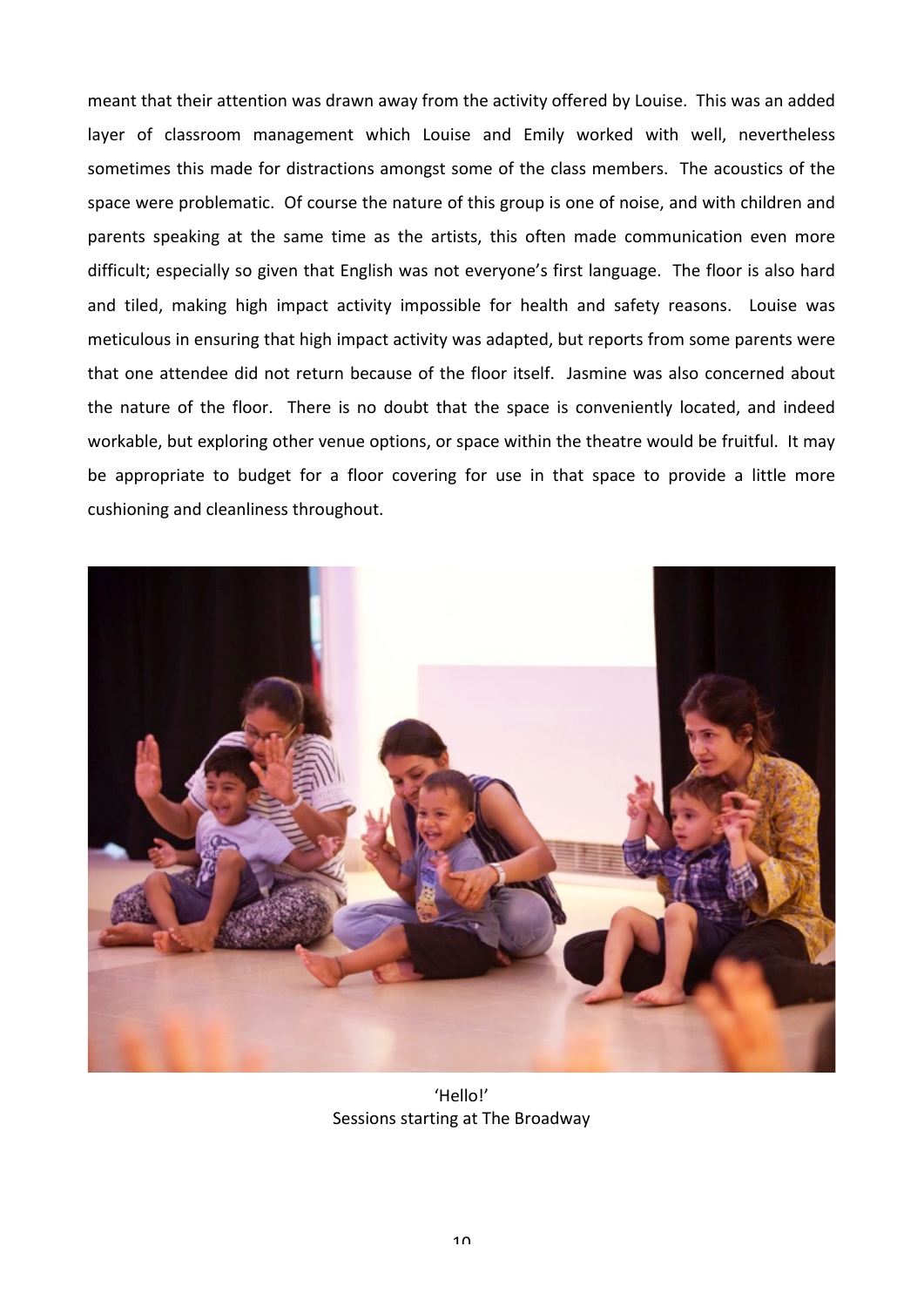The London Borough of Barking and Dagenham is an area of multiple deprivation, and after Tower Hamlets and Hackney, is the third most deprived borough of London and the  $12<sup>th</sup>$  most deprived out of the 326 local authorities in England (LBBD, 2016). Numerous indicators of deprivation are evident in the area, with unemployment the highest rate in any London borough and homelessness having risen since 2009. In addition, four social indicators of health (worklessness, low pay, housing and homelessness) are particularly poor across the borough. 27.8% of children in the borough live in poverty compared to 21.8% in London and 18% in England respectively. Furthermore, evidence also suggests that indicators of deprivation such as these impact different population groups disproportionately.

The borough has seen the highest growth rate of Black and Ethnic Minority school goers in London with research suggesting that poverty risk varies between ethnic groups; for example Pakistani households are three times more likely to be in poverty than white British families (LBBD, 2016). Given that over 60% of attendees were of Asian and Pakistani origin, it may well be that participants of the Active Families programme were living with this experience.<sup>\*</sup> Indeed, all families report their postcodes within the borough, and are thus at risk of these inequalities. Whilst we have not collected income and employment data for the purposes of this project, targeted activity in some of the more deprived wards such as Gascoigne, Heath and Village may ensure that other families, less inclined to travel into the borough centre, might attend, and longer term raise aspirations towards adopting healthy lifestyles which engage with local communities regardless of economic and/ or location access issues. Discussions between Dance Network Association and the borough have focussed on the provision of more outreach work in different localities, which longer term would feed the central Active Families programme at The Broadway. Above all, it is vital that this provision remains free for those choosing to access it, parents remarked how important that was in their sustained attendance over the course of the term: 'the fact that this is free is so important, it means I don't have to make a choice for my little girl, I can come and it costs me nothing and she and I get to see and meet others, it's so important.'

 

<sup>\*</sup> Further detailed information is available at: https://www.lbbd.gov.uk/wpcontent/uploads/2017/01/5.1-Children-and-adults-in-poverty-2016.pdf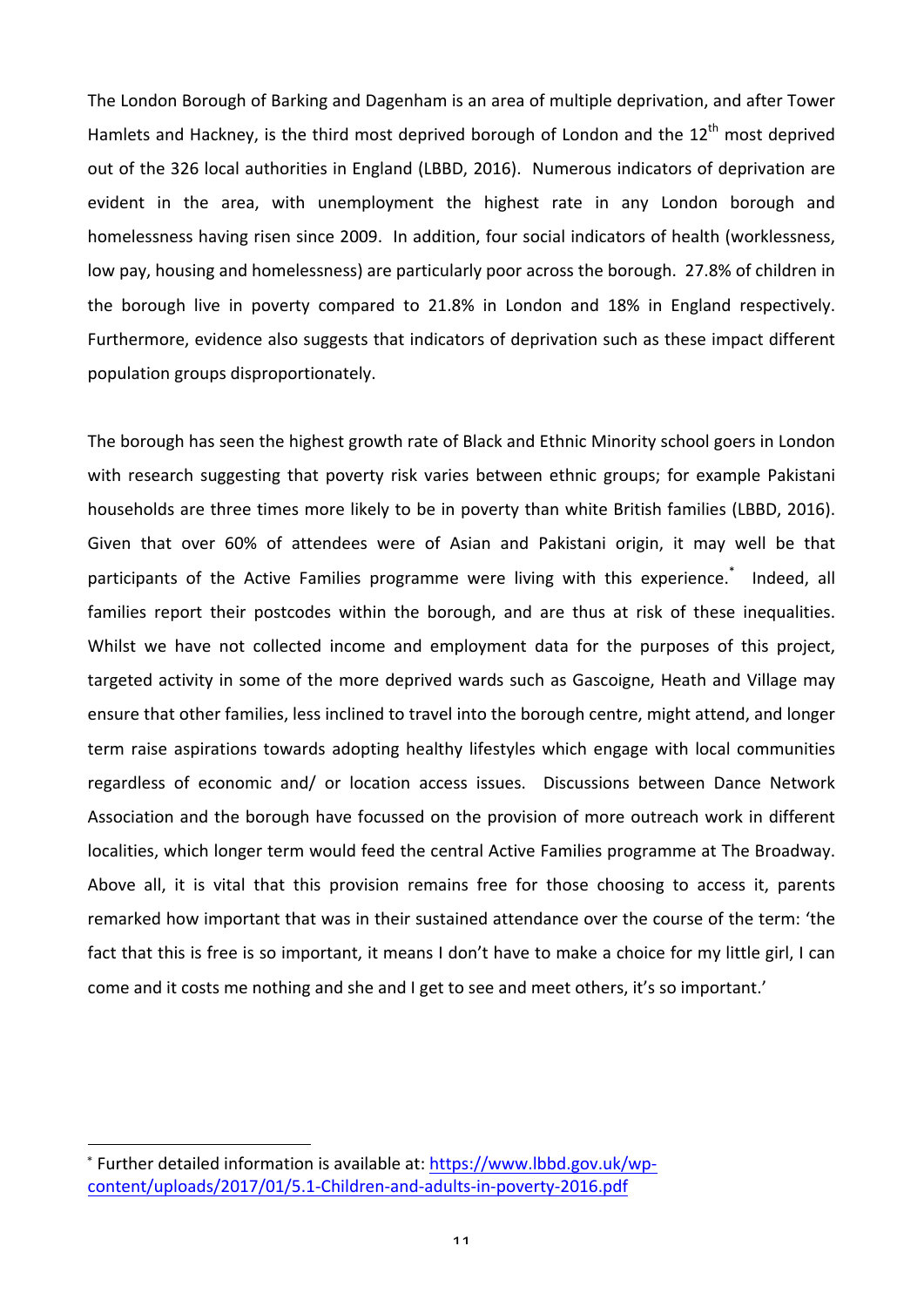#### **Developing Social Relationships**

A clear focus of the dance sessions was to create a play-based learning environment in which children and their families could foster new social relationships, amongst themselves but also with other new children and adults. Louise enabled cohesion amongst group participants by employing an encouraging, positive and welcoming environment for them to explore. A smiling and open expression was important, direct eye contact between the artists and the parents and carers and using physical demonstration and touch helped to overcome any language barriers too and was a vital first step in bringing the community together.

Throughout the sessions, there was a spirit of non-judgement, especially so when activities and actions were offered to the young children and their lack of response was not judged, but rather the engaged response was modelled between adults. As a result the children would very quickly join in and that behaviour was positively reinforced. Both Louise and Emily reflect that often children would be reticent to participate when first entering the space, but when parents and carers joined in, letting their children observe and witness the activity, they would often join in and overcome reticence due to an unfamiliar space, tiredness, shyness or mood in general. Furthermore, both Louise and Emily adopted teaching and learning strategies which echoed the movements and actions that the children did, particularly when they self-initiated rolls, tummytime, role-playing and so on. Simply by copying the action, the children would recognise themselves as the leader in the relationship and greater social interaction would ensue. This is a well-used teaching strategy but one which particularly engenders a sense of trust and reciprocity amongst those taking part; it was a clear building block of developing social relationships for this group. The trust was visible between the artists and the children themselves as their confidence and familiarity with each other and the movement ideas grew. Children would more and more readily leave their parents to stand with Louise and Emily, physically responding to question-based instructions and engaging with the activity. Louise reports in her reflective notes, that Abi would often come over to her and Emily at the end of the class, re-practising movement ideas from earlier on: 'she approached E[mily] and I, but crawling, as everyone was leaving, and we asked whether she was crawling like a lion. I roared.' Later, Louise reports that Abi 'galloped and engaged with us mostly in a non-verbal way. Very happy, very energetic and demonstrating a nice use of her own physicality. Roaring, slithering, galloping.'

12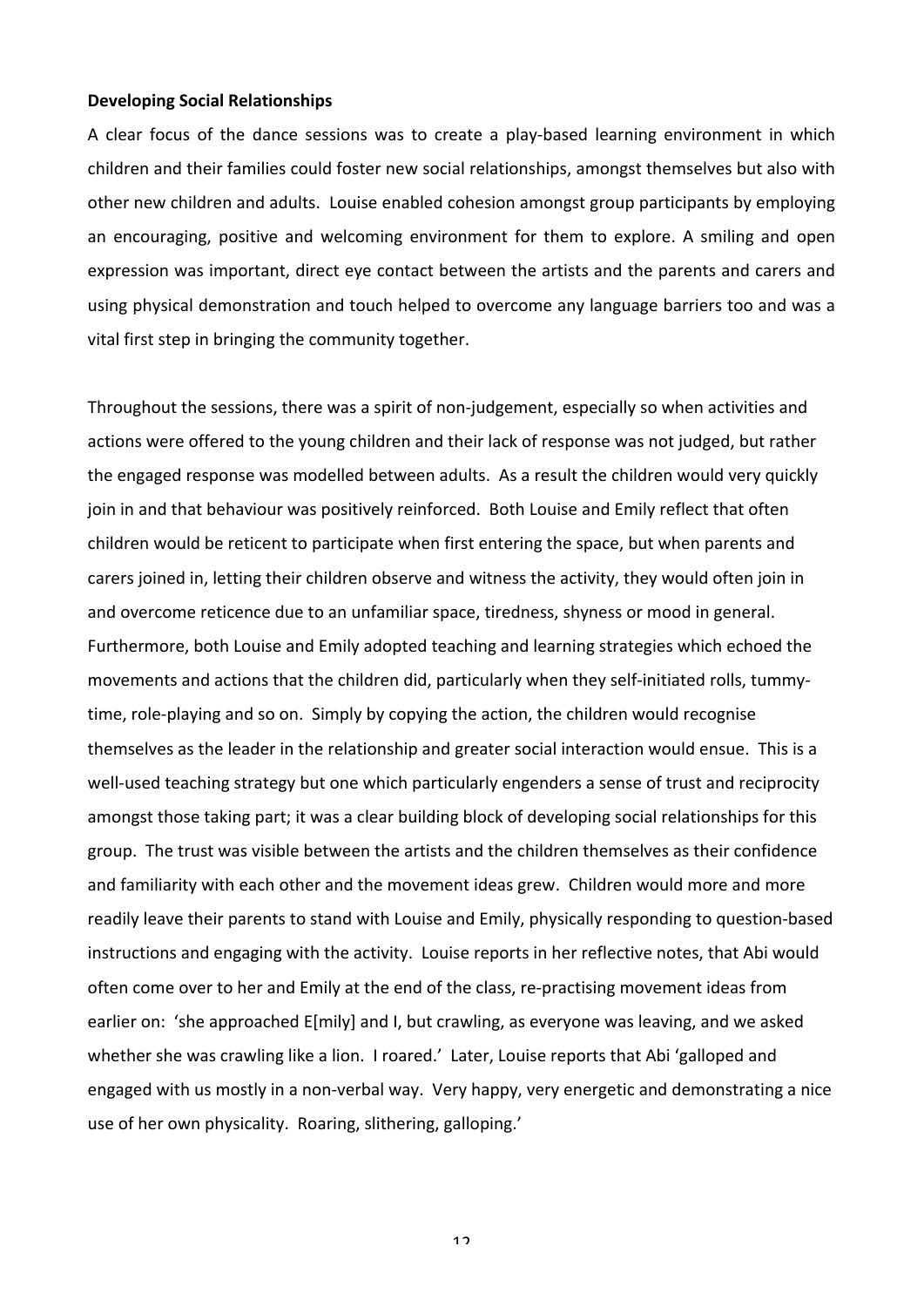It is important to acknowledge the spirit of non-judgement amongst the adults too. Louise reflects that she worked hard to ensure physical responses from the parents and carers, and that this was a time for them to physically move as well as a time to enable their children to be active. Louise and Emily danced fully throughout the sessions to help the adults feel unobserved in the physical environment that was created. Louise emphasised a focus on posture amongst the adults, especially when bending down to the children, and always offered differentiated tasks for adults so that they could participate at a level which suited their own physical capability. In Jasmine's observation of the sessions, she notes that she saw, 'an increase in body confidence and increased ease in movement.' Parents were moving from standing to the floor, focussed on the task of accompanying their child or working with a prop and as such there was a real shift in the adults' physical agility as the project progressed. There is much practice-based evidence in dance to suggest that task-focussed activity often elicits greater movement and dynamic range and indeed that was the case here.



Children approaching other adults in their movement play

It is clear that the social relationship between the children and the artists was consolidated through repeated activity from week to week, which was gently scaffolded to increase complexity,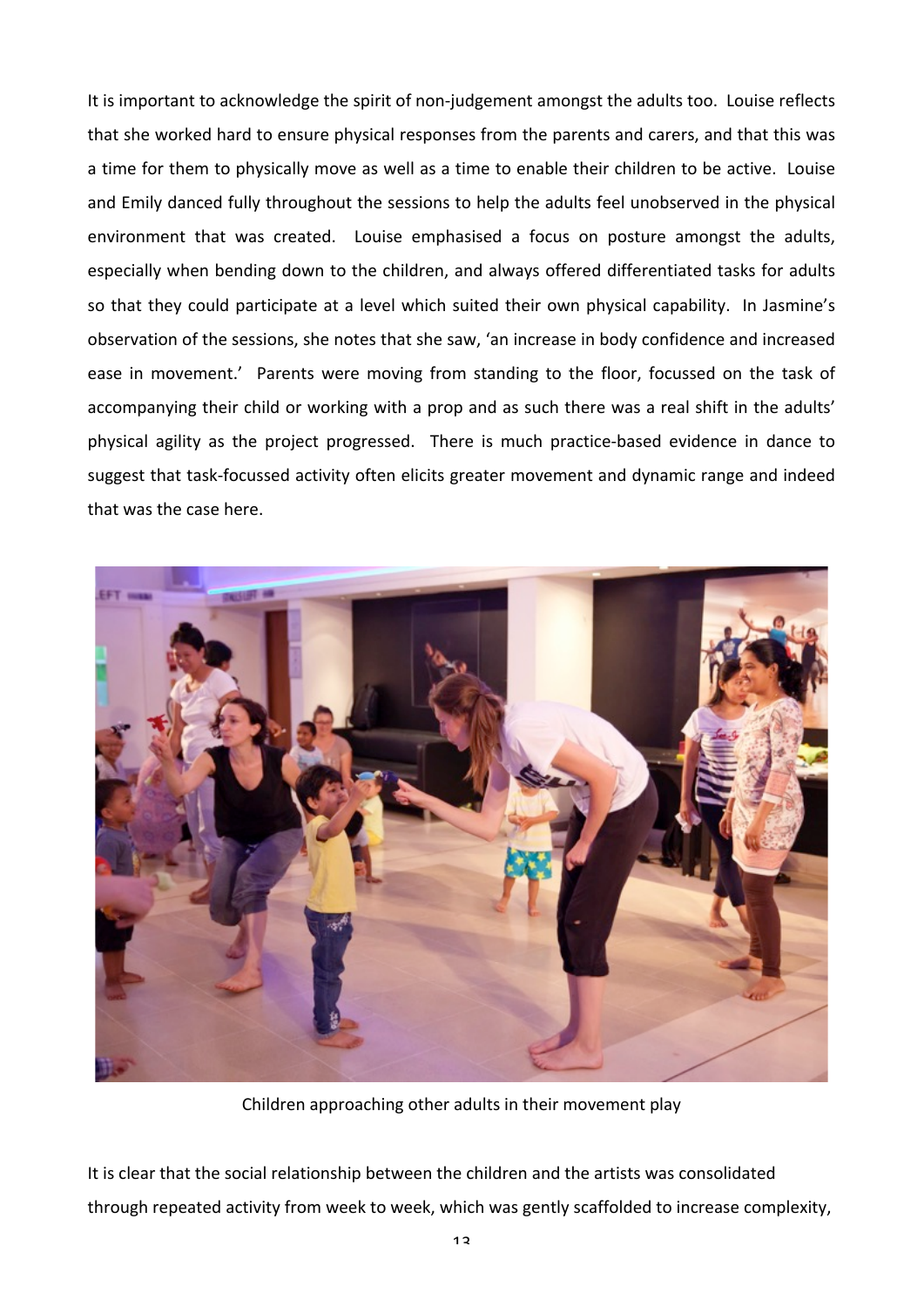but provided a familiar and safe framework from which to develop. An example of this is starting sessions with bodywork activities such as the 'pizza massage'. The child's carer offers the child a massage, using the analogy of a pizza, 'knead the dough, rub in the tomato puree, chop and slice the ingredients, sprinkle the cheese, dot on the olives and then have a pretend nibble (or kiss!) of your pizza!' (artist), alerting the adults to good posture (hinging at the joints rather than rounding the spine) and emphasising gentle chopping and pretend nibbling so that when the children are the 'makers' they are gentle. The later sessions saw increased levels of physical touch, many children touching their parent or carer during the bodywork section of the class, but also ready to run and hug parents and carers during activities and lying on top of them during the rainbow and feather activities.



Lying with mummy at the end of class

Social cohesion was enabled in a number of other ways too:

Use of props such as the rainbow, puppets, feathers and elastic. When the rainbow parachute was used it often brought about a calming effect amongst the group as the session started to end. As the children became more familiar with the structure of the session, they were able to more effectively get ready for the rainbow and anticipated its effect. As it was gently waved over the children's bodies and along the line, the calming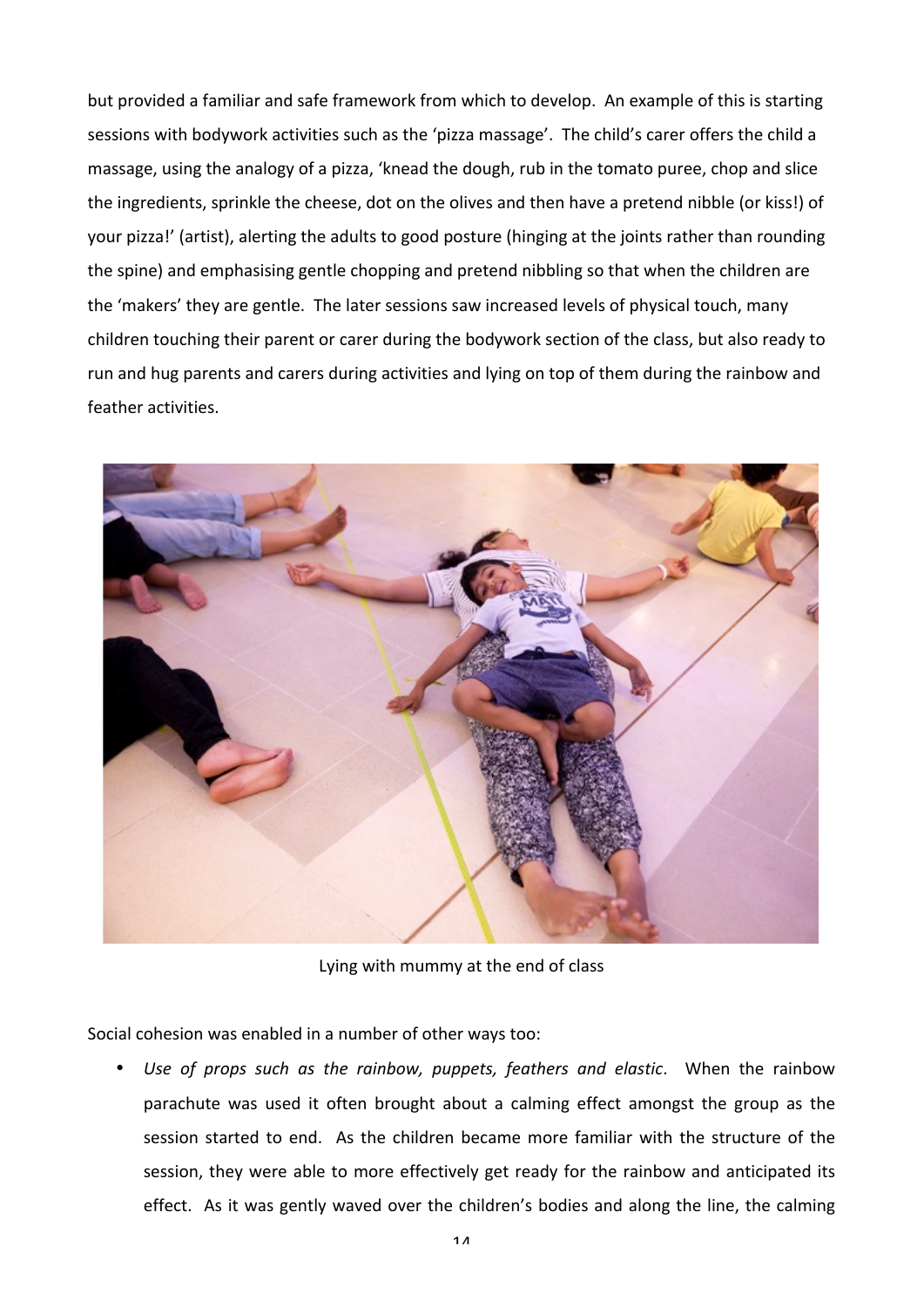effect was instantly observable. Voices quietened and the eyes would track its movement, as the children shifted their attention and focus towards the prop. Yet because all the children and adults were focussed on the same thing, and shared the calming sensation of the prop, Emily observes that this immediately brought the group together, rather like a shared understanding of what this sensation brings to the physicality of the body.

The finger puppets brought about a sense of playfulness in children and adults alike through tasks associated with role playing. As the puppets met one another, social interaction was inherently fostered through the characters that the children created and as both the parents/ carers and Emily report, 'there was so much joy in the room at this moment.' 

Feathers have unpredictable movement patterns when blown or moved by people's movement in the space. They would land on other people, and unintentional interactions especially between the children would come about. Adults worked with children other than their own, and because of the delicate nature of the feathers' movement, this brought about a light, calm movement quality in the participants too, and time to notice one another's reactions to the movement of the feathers. However, Louise observes that the bubbles brought about greater sociability amongst the children than the feathers, perhaps because they allowed children to move more readily around the space, rather than towards a specific object that they knew belonged to them at that time. Combining props and activities in this way created different ways in for different children's needs.

The elastic stretched round the whole group in a circle, using language to take it up high and down low and from side to side and aimed to encourage memory for movement using a set pattern which was built up during the piece of music. This required collaboration between all involved to move the elastic harmoniously; this heightened when the children moved over and under the elastic and the adults had to work together to maintain the circle formation, change its angle and movement quality. This activity meant that eye contact was necessary between adults in order to communicate together as a team, which brought about new connections amongst them through their chatter and laughter, aside from their children's activity. Thus a growing inter- and independence between child and adult was facilitated.

15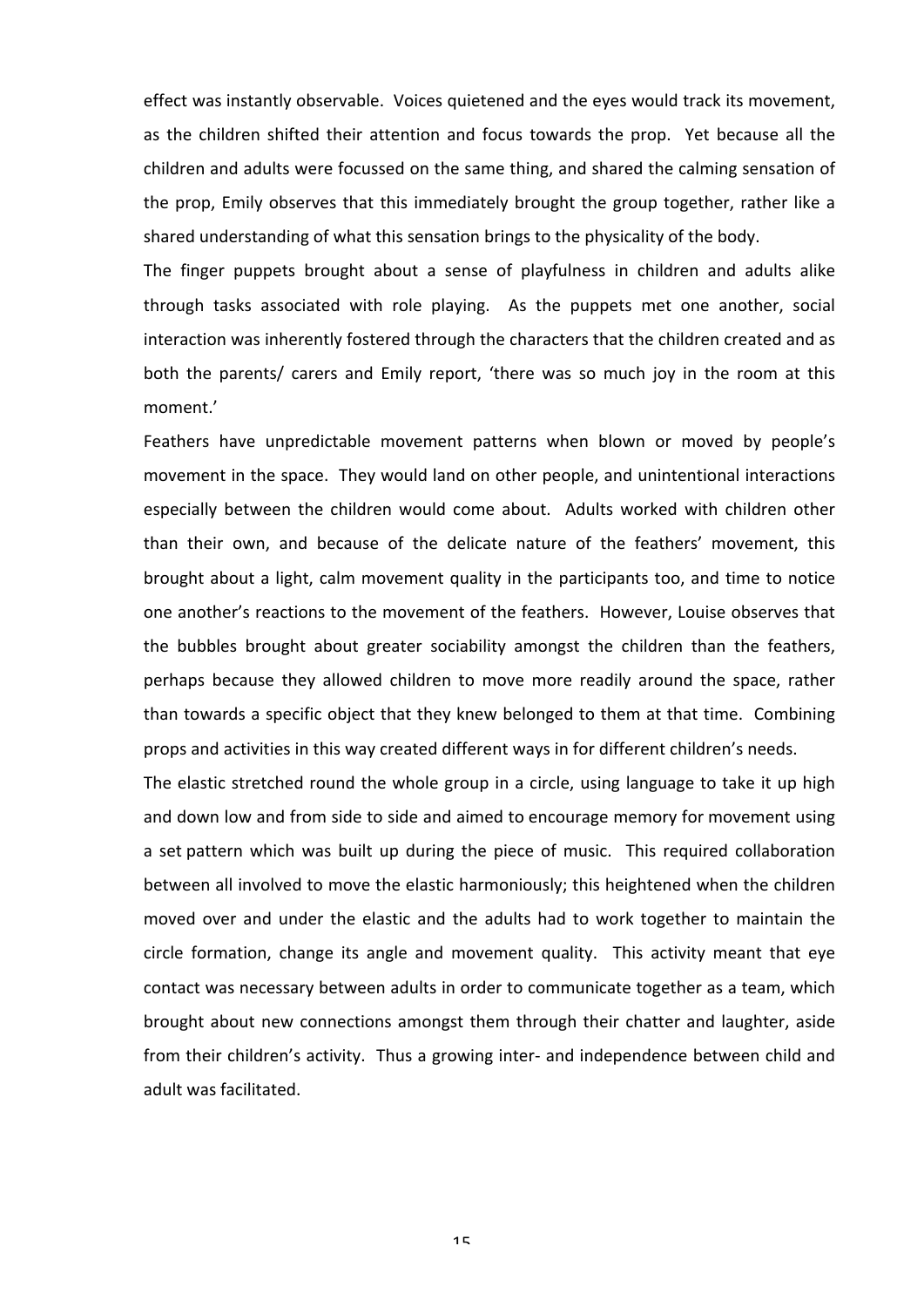

Finger puppets and feathers

- Sound. The accompanying sound which Louise used in her sessions was very clearly curated to support the physical activity that occurred. During one session, the whole activity was planned around the story of *Famous Sally*, the sound landscape creating a fantastical world in which to move and match the imaginative dance journeys that the children were taking. During the elastic activity, Louise would often accompany this with Bob Marley's Jammin' to provide a clear rhythmical structure for the movement. Its familiarity transcended across the adult group, with them singing along to the lyrics and smiling enthusiastically at each other. Memories were clearly evoked at this moment with one parent remarking, 'that is such an important song and it makes me remember my childhood, I loved it!'
- *Circle formations* were returned to again and again throughout the session and all sessions started and ended in a seated circle. This is a well-used tool within community dance practice as everyone is equal and can relate to each other visually or aurally or through touch. Emily observed that the circle formation would often appease disgruntled children and immediately bring them into the group; a change in their mood was immediately observable as the sense of social time was adopted.
- *Oppositional changes.* Many of the movement games that Louise used in her sessions drew on oppositional changes such as stop and go, fast and slow, high and low, in and out, up and down. These sudden changes of direction or pacing would bring about laughter, often because of not being able to keep up, or encountering someone else in their physical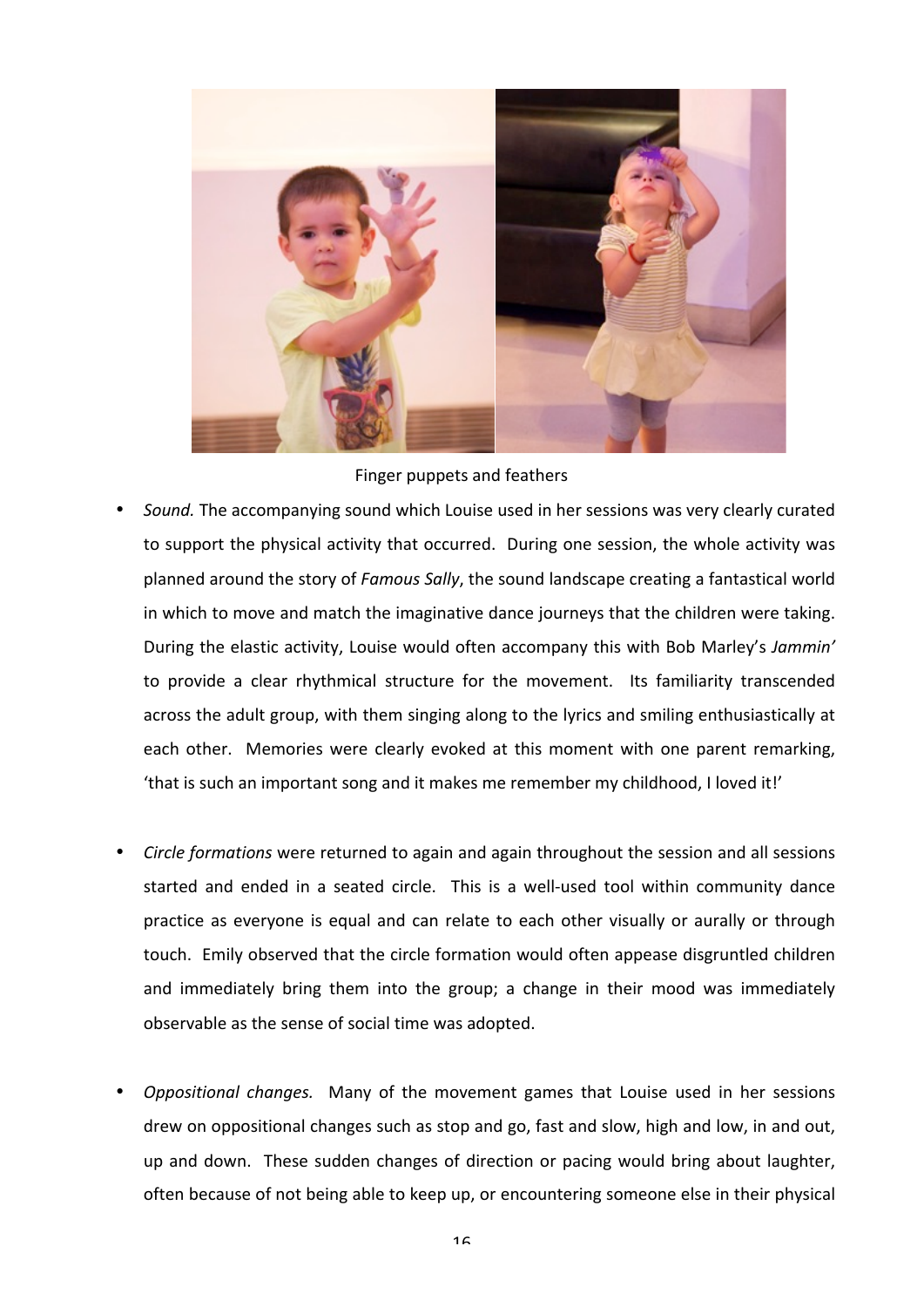space. Because of the shared experience of laughter, and the physical and cognitive challenges that these changes brought about, social interaction was again fostered through a community of experience and learning.

• *Parameters*. Because of the challenges of the large group in a relatively small space with poor acoustics, parameters were firmly encouraged throughout. These included waiting for the sessions to begin, taking turns with activities such as the movement circuit, and sharing props such as scarves and feathers, especially when it came to returning them to Louise and Emily at the end of the activity. Louise was also firm with parents, encouraging them not to talk but focus on their child and learn by doing; she also took time to explain why activities were important for their child's development. Louise observes that she was quite firm with one parent who said it was easier to carry her child rather than let her play on her tummy. The child would often grizzle in this position. Despite language being a barrier here, Louise suggested that the child be placed on their tummy during the session. As time progressed, Louise and Emily observed that the child readily spent time on their tummy, spinning on her belly and reaching forward with their hands. The parent remarked that she could really see a change with her child's readiness to do tummy time. Other parents discussed how much more tummy time was happening at home, making it clear that doing it in the Active Families programme was having a positive effect on behaviours outside of the learning setting.

#### • *Post-session snacks and social time*

Each session ended with some time for healthy snacks and drinks for both children and their adults. The snack time acted as a catalyst for chats amongst the group and further reiterated the 'sharing'-based nature of the sessions, as children ate and drank together. The aim of the project was not to provide nutritional information for families, yet this is a clear direction for the project's development. This would need to involve working in partnership with paediatric dietitians to offer support and advice for families, alongside the physical activity provision that Dance Network Association can offer.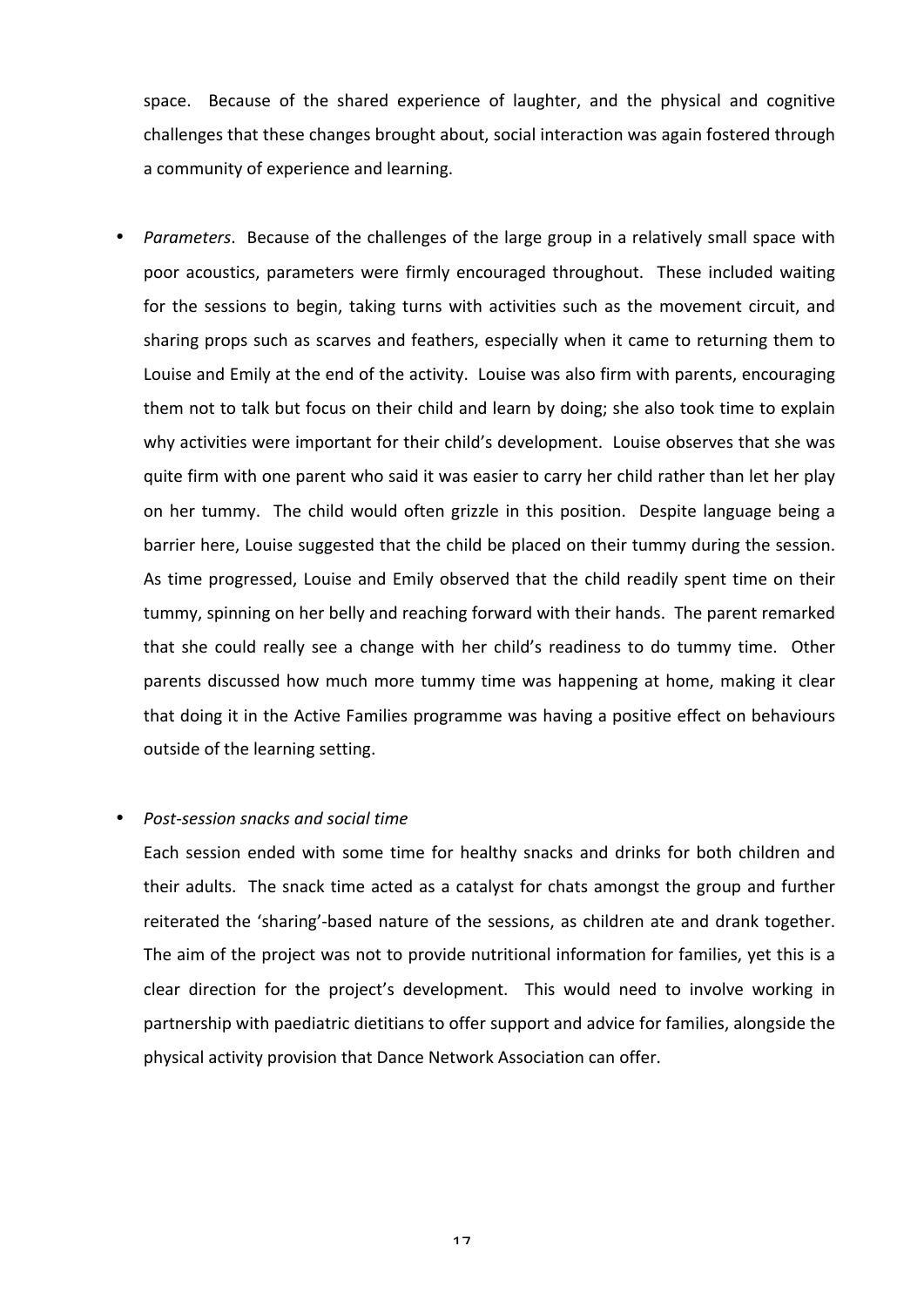

Healthy snacks and social time

## **Physical and Cognitive Development**

Whilst social cohesion has been the main focus of this enquiry, activities that supported physical and cognitive development were the primary focus of the content of the sessions. Research suggests that dance and movement can support the health and wellbeing of those participating, and support feelings of relatedness and belonging when part of a group of this nature. It is not only the nature of how these activities are facilitated that is important, but indeed the growing physical and social confidence that children and adults assimilate from their participation that can contribute to social integration as well. The following table outlines the content of a typical session and some of the physical and cognitive development outcomes:

| Content                   | <b>Sample Physical and Cognitive Development Outcomes</b>                |
|---------------------------|--------------------------------------------------------------------------|
| <b>Hello and Welcome</b>  | Growing awareness of constancy of people and things                      |
| Covering eyes and Waving  | Supports trunk control and stability for those aged 6 months plus approx |
| hello                     | Development of imaginary thinking and copying                            |
|                           | Supports fine motor skills in fingers                                    |
|                           | Development of the mature S curve of the spine                           |
| Pizza Massage             | Enhances posture and coordination                                        |
|                           | Develops responsiveness to touch and pleasure                            |
|                           | Development of imaginary thinking and copying                            |
|                           | Supports fine motor skills in fingers                                    |
| Reaching high and low     | Moving through movement patterns such as upper and lower quadrants       |
| Floor games - spinning on | (homologous); using limbs on the same side (homolateral); using limbs on |
| tummy; spider fingers     | opposite sides of the body (contralateral); understanding length of body |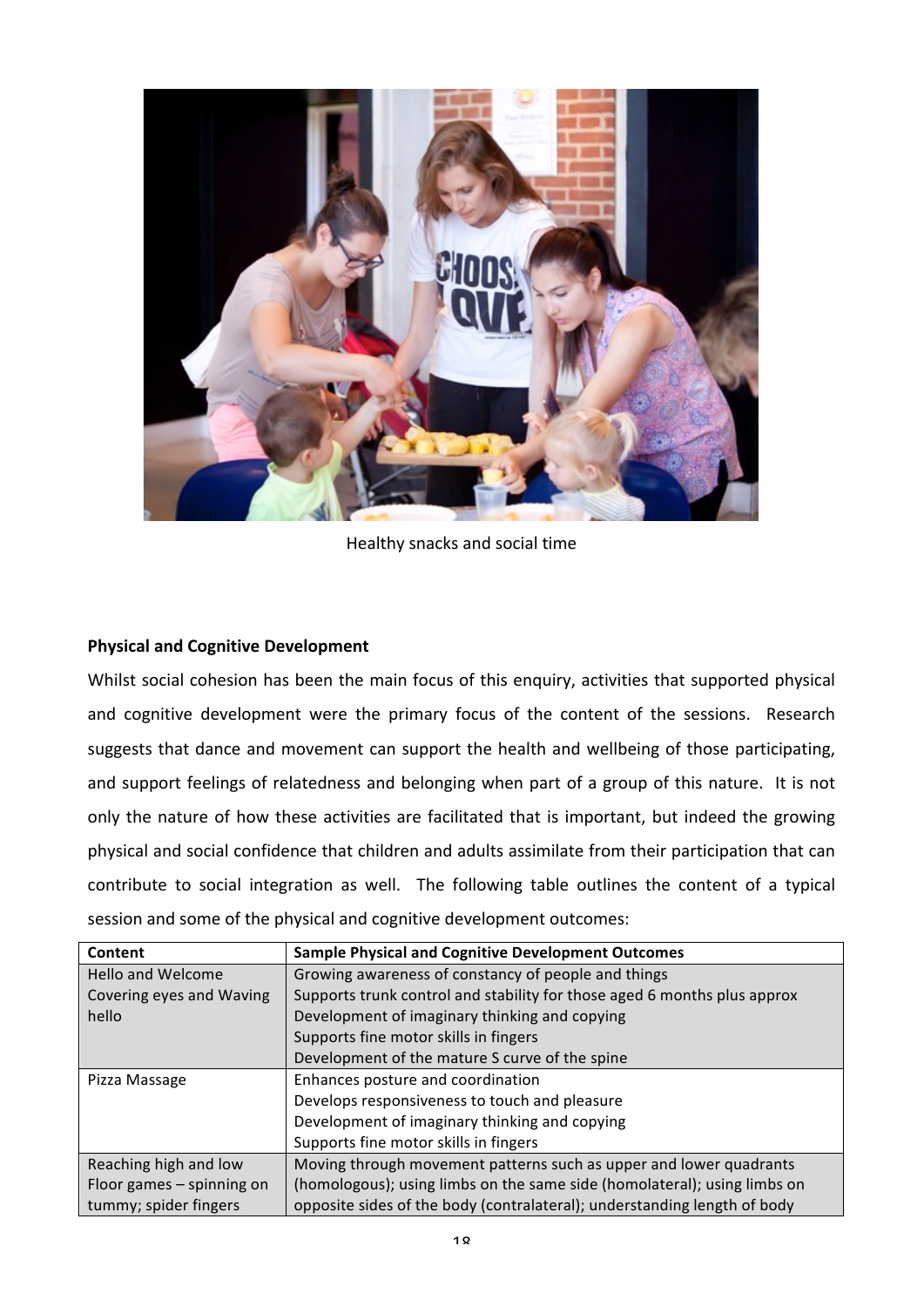| reaching and crawling;       | (head to toes)                                                              |
|------------------------------|-----------------------------------------------------------------------------|
| locomoting around the        | Promotes cervical and lumbar stability and neck strength                    |
| $space - c$ rawling          | Enhances posture and coordination                                           |
|                              | Helps heel to coccyx alignment                                              |
| 'I have ten fingers' rhyme   | Supports fine motor skills in hands                                         |
| Fingers                      | Group unison                                                                |
| Moving around the space $-$  | Development of locomotion, using different body parts to move through       |
| crawl; shuffle; balance; big | space                                                                       |
| steps; little steps often on | Relating to props                                                           |
| movement circuit with        | Balance away from the floor (vestibular system: spinning, rocking, sliding, |
| props                        | swinging)                                                                   |
| Meeting others - shaking     | Promotes and supplies the brain with information regarding body's position  |
| hands; touching tummies      | in space (proprioception)                                                   |
| and noses                    | Turn-taking                                                                 |
|                              | Reaching an object and understanding cause and effect                       |
|                              | Sensations of giving and receiving touch with others                        |
|                              | Helps the development of the mature S curve of the spine                    |
| Elastic rhyme and actions    | Stimulates horizontal eye tracking                                          |
| Feathers                     | Hand-eye coordination                                                       |
| <b>Bubbles</b>               | Helps hands open from grasp                                                 |
|                              | Reaching, belly crawling, crawling                                          |
|                              | Following instructions and the results of that                              |
|                              | Large group cooperation                                                     |
| Covering eyes and waving     | Growing awareness of constancy of people and things                         |
| goodbye                      | Development of imaginary thinking and copying                               |
|                              | Supports fine motor skills in fingers                                       |
|                              | Development of the mature S curve of the spine and trunk control            |

### **Developments in Physical and Social Confidence**

Families were observed for the duration of the project to evaluate the progression of physical and cognitive development in relation to the activities that were part of the sessions. Short focus group interviews were also carried out at the end of the project with parents and examined alongside the artists' reflective journals about the practice and the participants' development over the 10 week period.

Physical literacy was a clear development amongst the children during this project, in terms of the movement skills and knowledge that they assimilated. This was achieved through the repetition of activities and building of familiar structures for the children and adults to hook into each week. As the weeks progressed, Emily could see the children working out the rules of the game by anticipating actions, bringing together their verbal and physical communication skills. For example in the hello and goodbye games which began and ended each session, Zahara started by watching the artists speak and do hand actions. Week by week, she would join in, building her confidence through familiarity, until by the final weeks, she would be doing the actions before starting the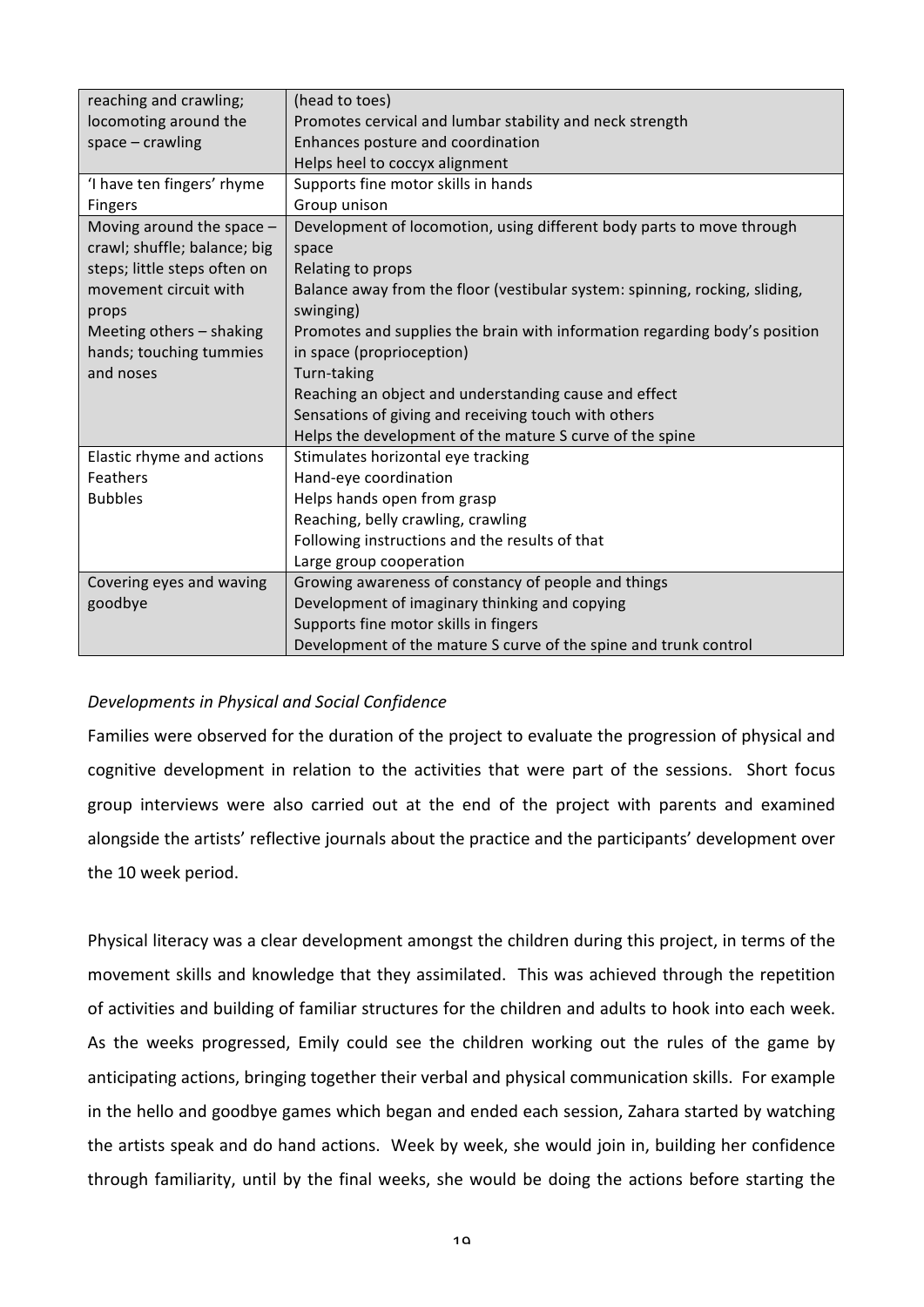session, happily speaking and joining in as Louise led the activity with the whole group. The familiarity of people and the value of saying hello was reiterated by children, with Lalit often bounding into the space and shaking hands with Louise to say hello.

Repetition was a key tool to build an environment for physical and social confidence to flourish. The tool of repetition enabled the children to create memories and draw on those in subsequent sessions. As a result children were better able to remember and use their memory from week to week to complete activities. In addition we saw their ability to attend to movement actions in detail and focus in more effectively, as their familiarity grew and confidence in their own abilities was realised.

The development of physical literacy was very clear for Zahara's mother to see from a number of perspectives. During the bubble activity, Zahara's focus and attention really refined. She was happy to be lifted by Emily to reach the higher bubbles, using her feet to push against Emily's abdomen and reach forward into space to catch the bubbles gently on her fingers. Here, we saw increased trunk control, a real sense of how to stabilise her torso using the core muscles and reach forward with support. We also saw her being able to control the vigour of her movements as she understood the more gentle response to the bubbles would enable her to catch them and not pop them. Zahara was able to utilise different scales of effort to achieve what was required, suggesting an increased awareness of her own power. She learnt these things by doing, and that now translated into cognitive decision making about how to actively do something. This greater refinement in her physical skills and understanding of how her body moves was something which the mother translated into confidence. Zahara's physical literacy developed in the actual physical actions she would do too; for example her mother noted that she would spend a lot of time on her tummy at home, use her tiptoes to walk and play with her balance more, roll around on the floor and try out more and more precarious balances as her body confidence grew.

ን $\cap$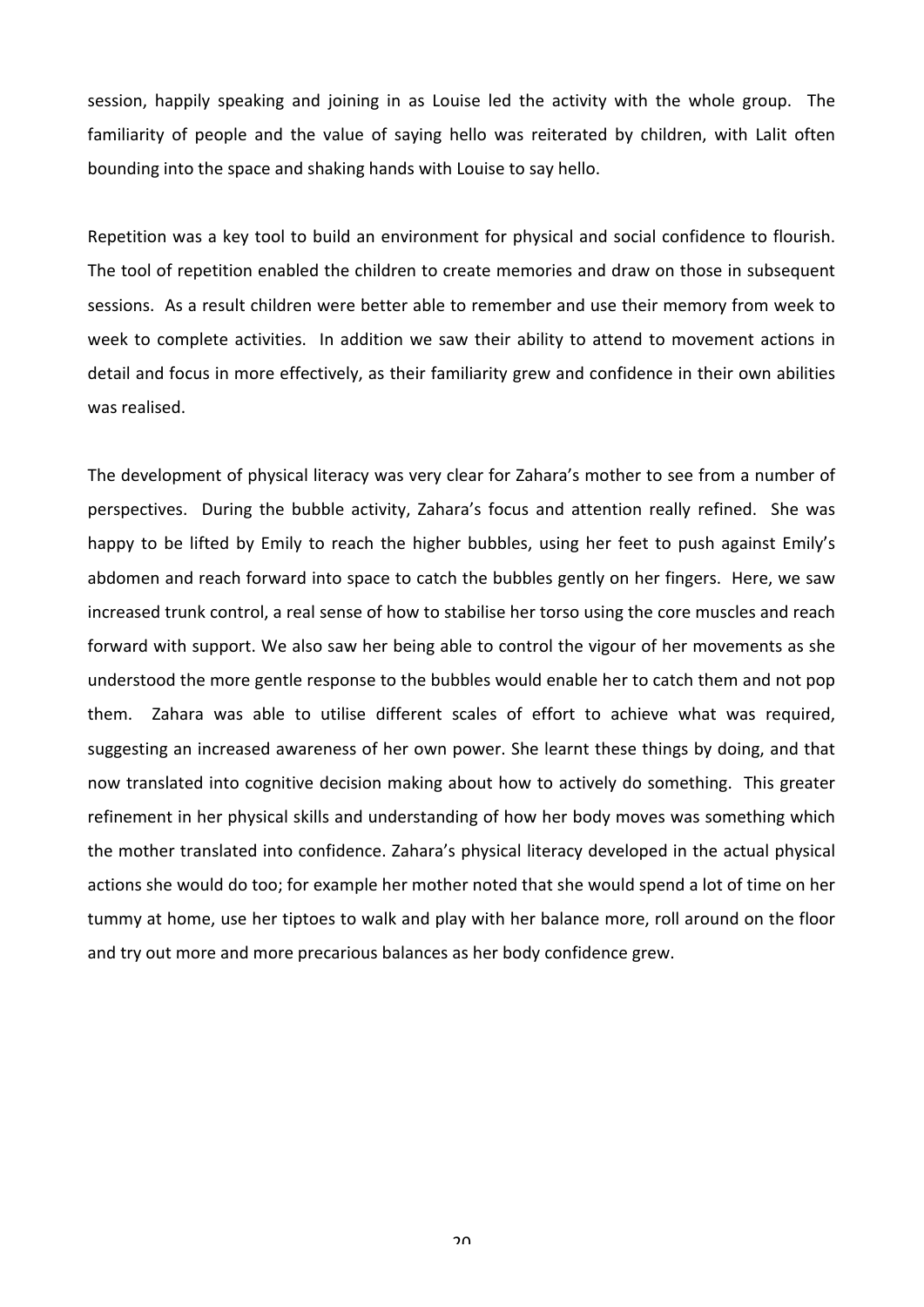

Developing physical literacy and confidence

Other parents noted that the children would more readily leave them, especially as the structure of the session became more familiar. This dovetailed with the natural maturation process of the child physically moving away from the parent and finding more independence. The sessions provided a safe space for that natural developmental cycle to occur. By moving away from parents, many reflected that their children were more aware of others sharing the space with them, and could see that their spatial awareness was developing. A sense of consideration for others and their space was beginning to be visible by the end of the sessions. Zahara's mother explained that she could see her child feeling more and more a part of this community. She would smile and wave at others as she arrived, there was an ease in her body in being in the space.

Such ease was echoed by other children too. Sajal would often struggle more in the structured sections of the classes. Yet given an opportunity for free dancing, he moved without inhibition and clearly found pleasure in moving his way, without rules. Here his physical literacy shone, combining big expansive movement with the development of fine motor skills in his fingers and hands. Thus, the opportunity for children to move within physical games, play and movement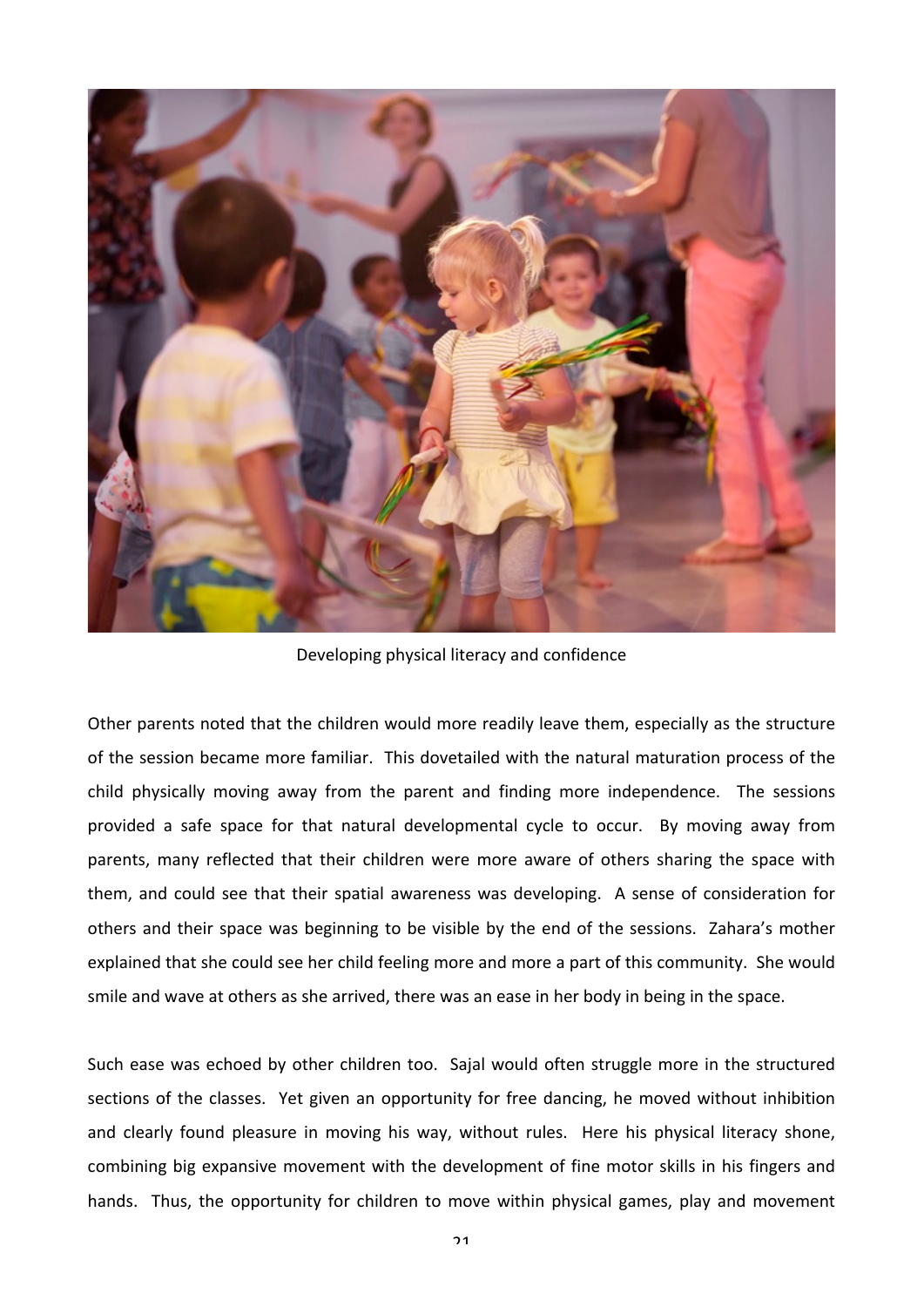activities and outside of those structures is vital, so that every preference can be catered for at some point and the environment which allows confidence to flourish can be adapted for each child. All parents explained how much they valued the open nature of the classes where Louise would really be clear that there was no right or wrong response from the participants in their movement decisions. This value which underpins Louise's practice is vital in offering autonomy to those taking part and helping confidence to emerge.

#### *Enjoyment and Fun*

A key value underpinning the work was Louise's emphasis on fun by fostering curiosity and maintaining freedom for the children and adults to explore. Louise reflects that often this is hardest for the parents and carers to enable with their children. Often they will hide behind their child because of their own insecurities in moving themselves, or they will 'do' the movement for their child, thereby hindering the child's natural tendencies to explore for themselves. By offering open-ended tasks and ensuring that there was no emphasis on right and wrong, the spirit of exploration was enabled by the artists, often by modelling the behaviour or through instruction. By emphasising curiosity through the classes, Zahara's mother reflected that away from classes, Zahara was keen to play near steps, pushing at the boundaries of safety and taking increasing physical risks with her body and with props she would play with. Her mother went on to explain that other adults have seen this increased risk taking in Zahara's activity and commented how confident and happy she seemed in being able to be curious and explore freely.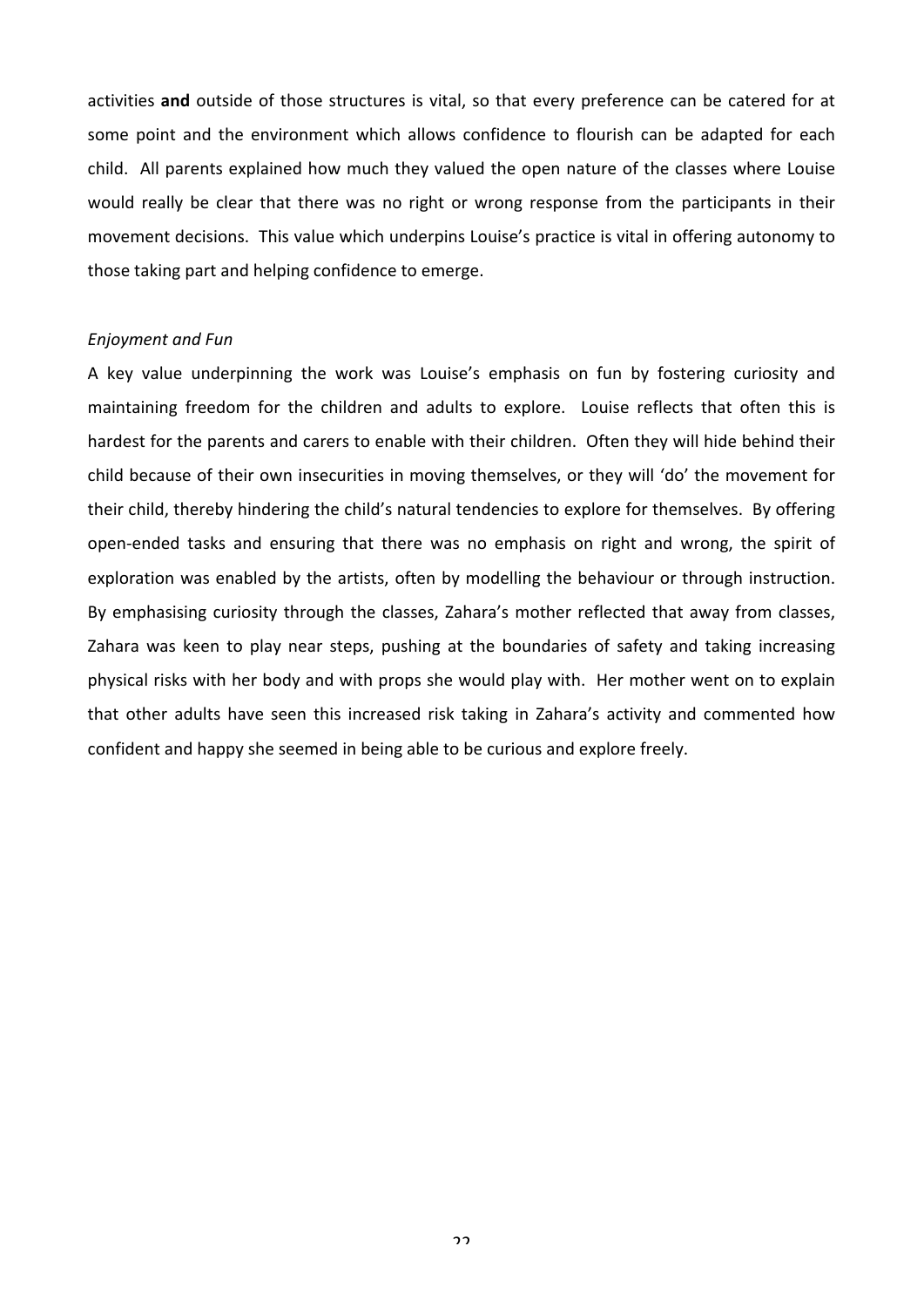

Modelling curiosity

Many non-verbal indicators suggest that the children and adults enjoyed the project very much, not least because of their continued return to the programme each week. Simple gestures such as smiling, being engaged with the activity, laughing, sharing, helping and supporting amongst the children, adults and artists suggested that enjoyment and fun were at the heart of the Active Families sessions. Other emotions were evident too and space was given for children to enter the space in any mood. By and large parents and carers persevered with their child and any reticence would lift. Equally, there was space for the adult participants to take their child home if it wasn't working that day. This process of open access and doing what needs to be done, is accepting of the normality of our lives, and presents to the community a shared and understanding experience; certainly there is tolerance of difference in this group and that made for a happy and conducive environment for the participants to learn.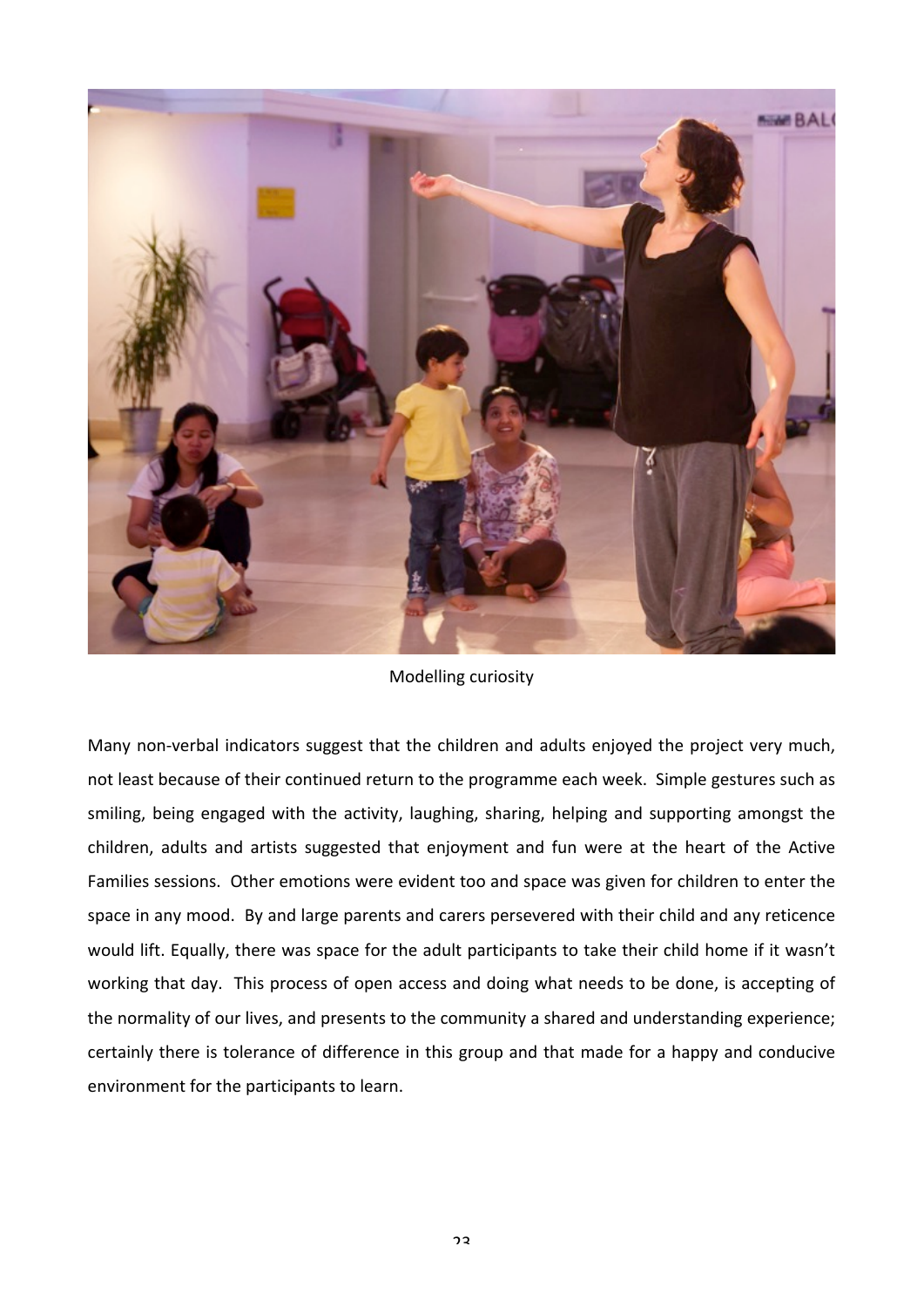#### *Communication*

Communication amongst the group was a key feature in supporting cohesion amongst the participants. In a group where English was not the mother tongue of many of the families, Louise and Emily relied heavily on dancing and physicalizing themselves. At the start of all sessions, Louise would talk briefly about the purposes of the programme and how physical time with a small child enhances development; theoretical contexts were interwoven throughout the teaching in order to provide reasonings as to why activities were included. Instructions were given clearly prior to the activity taking place so that parents knew what to expect and could best support their child, as well as the clear, direct and simple instructions of the actual activities too. Louise and Emily would use the British Sign Language action to 'stop', and over time the children would say and do that action and indeed stop what they were doing. The process of verbalising and physically doing reiterated the instruction to follow, making communication to the group easier from Louise's perspective, but also creating a shared and understood mode of communication for the group participants. The sharing and eating of food and drink at the end of the session was vital in reinforcing social bonds, especially so amongst the children. Many adults would help with giving children food and making sure adults got drinks and children chattered to each other whilst eating. The modes of communication were varied through the session and outside it, the sense of cohesion through these various modes of relating to one another, would suggest that the programme acted as a successful catalyst in bringing people together through dance.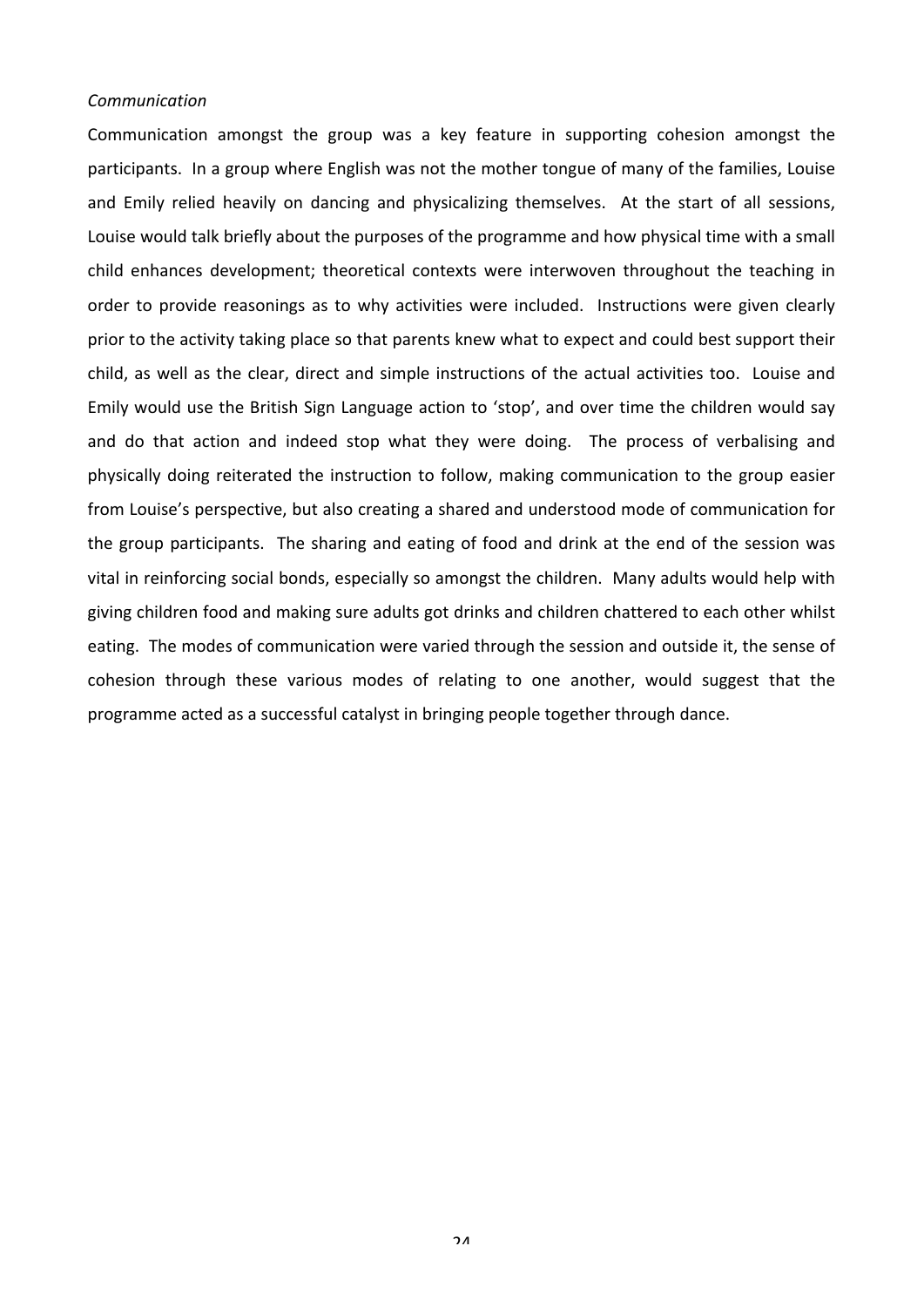# **Conclusions**

The aims of the Dance Network Association's early years provision have thoroughly been met through the Active Families project in the London Borough of Barking and Dagenham. A total of 31 families were encountered, widening awareness of dance and its role in healthful behaviours.

There is evidence to suggest that these sessions provided an environment for families to come **together and make new friendships**; indeed the project enabled existing friendships to be cemented further as friends brought friends to the classes. The case study of Zahara suggests her increasing boldness in dancing and her physical literacy developments outside of the class are resulting in strides in her physical confidence. She relates more easily to others as a result of the socialisation occurring in the sessions and the work in the Active Families project has enabled to begin to find a place in her local community. Her developing physical literacy and social confidence evidences processes which will ensure she will be ready for school in three and a half **years time**. 

By drawing on established dance practice models from Pasch, Sherbourne and others, we have been able to carefully demonstrate that **this work positively impacts the physical and cognitive** developmental benefits of our activity for early years participants, and continue to reflect on that practice to ensure its currency and relevance for family populations in the borough. There is scope to develop a toolkit for best practice for work with early years participants and their adults, offering training for early years' practitioners and finding ways to work in partnership with other providers to ensure more families can reach this kind of offer. It makes sense to work towards offering a programme in less-well served wards within the borough, raising the aspirations of those living there, and creating a progressive programme of early years' dance activity which matches children's growing levels of commitment, development and experience.

The evidence of this project suggests that **dance can bring together groups of people of different ethnicities and backgrounds to connect and interact with other people**. Some participants may be quite isolated from services due to their economic status, or indeed they may be isolated because of the health conditions that they face. Some outputs from this project suggest that dance has the ability to transcend such challenges and bring people together to feel emotionally, **physically and mentally connected**. The artist has a significant role to play in this as they have the potential to interact and strongly influence the notions of social connectedness; in engaging with

つに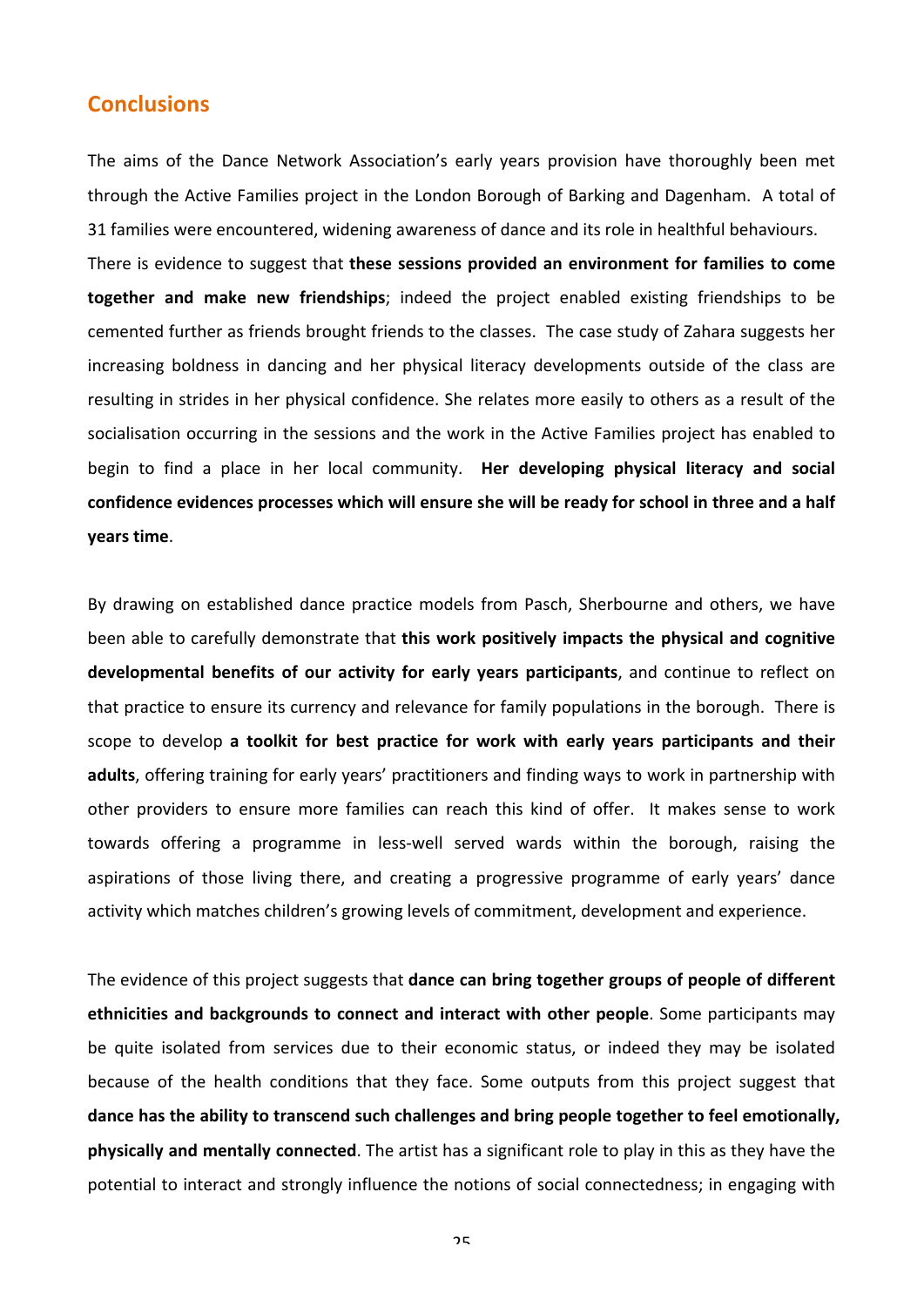dance, participants' confidence in moving and interacting can grow, one's sense of connectedness may feel more rooted and so overall health and wellbeing can flourish too. Community dance practice lends itself strongly to the principles of social connectedness as suggested by People Dancing (2013): 

Community dance is not confined to any specific type of dance and is concerned with engaging people creatively and safely in a dance style, or exploring dance ideas and forms of their own. It can involve creating dance for performance, and is centrally concerned with the experience of dancing and the process of making dance, and includes many ways of 'participating' - learning, making, performing, watching and talking about dance.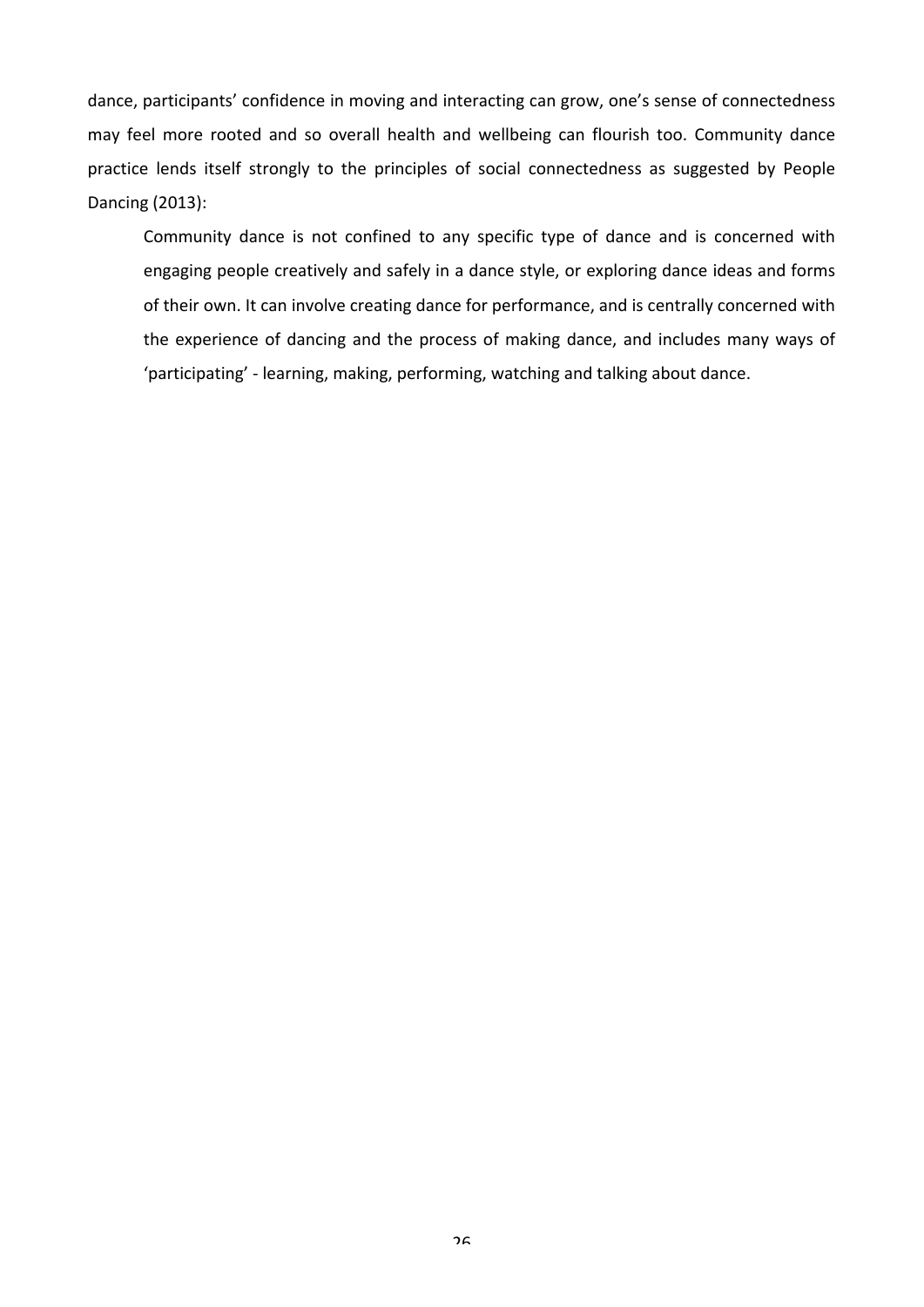# **Bibliography**

Apter-Levy, Y., Feldman, M., Vakart, A., Ebstein, R.P. and Feldman, R., 2013. Impact of maternal depression across the first 6 years of life on the child's mental health, social engagement, and empathy: the moderating role of oxytocin. American Journal of Psychiatry, 170(10), pp.1161-1168.

Bailey, R., 2005. Evaluating the relationship between physical education, sport and social inclusion. *Educational review*, 57(1), pp.71-90.

Barlow, J. & Coe, C. (2012). Family Action Perinatal Support Project Research Findings Report. London: Family Action. Available at: https://www.familyaction.org.uk/content/uploads/2014/07/Perinatal-Support-Project-Evaluation-2012-Professor-Jane-Barlow.pdf (Accessed 20.6.17)

Department of Health. (2016). *Public Health Outcomes Framework*. London: DH.

Fokkema, T., De Jong Gierveld, J., & Dykstra, P. A. (2012). Cross-national differences in older adult loneliness. The Journal of Psychology, 146, 201-228.

Ginsburg, K. R., the Committee on Communications, & the Committee on Psychosocial Aspects of Child and Family Health. (2007). The importance of play in promoting healthy child development and maintaining strong parent– child bonds. Pediatrics, 119, 182–191.

Greenland, P. (2000). *Hopping home backwards: Body intelligence and movement play.* Leeds: Jabadao.

Griffiths, H. (2016). Social isolation and loneliness in the UK: With a focus on the use of technology to tackle these conditions. London: Future Cities Catapult. Available at: https://iotuk.org.uk/wpcontent/uploads/2017/04/Social-Isolation-and-Loneliness-Landscape-UK.pdf (Accessed 20.6.17)

Harlow Council. (2010). Indices of Deprivation. Available at: http://www.harlow.gov.uk/sites/harlow.gov.uk/files/documents/files/Indices%20of%20Deprivatio n%20 2010.pdf (Accessed: 22.6.17)

Holt-Lunstad, J., Smith, T.B. and Layton, J.B., 2010. Social relationships and mortality risk: a metaanalytic review. *PLoS Med*, 7(7).

Jones, S. E., & Brown, B. C. (1996). Touch attitudes and behaviors, recollections of early childhood touch, and social self-confidence. *Journal of Nonverbal Behavior*, 20, 147-163.

Kisilevsky, B. S., Stack, D. M., & Muir, D. W. (1991). Fetal and infant responses to tactile stimulation. In M. J. Weiss & P. R. Zelazo (Eds.), *Newborn attention: Biological constraints and influence of experience*, pp. 63-98.

Laevers, F., 1994. The Leuven Involvement Scale for Young Children. *Manual and video*, 44.

London Borough of Barking and Dagenham. (2016). *Children and Adults in Poverty.* Available at: https://www.lbbd.gov.uk/wp-content/uploads/2017/01/5.1-Children-and-adults-in-poverty-2016.pdf (Accessed: 7.7.17)